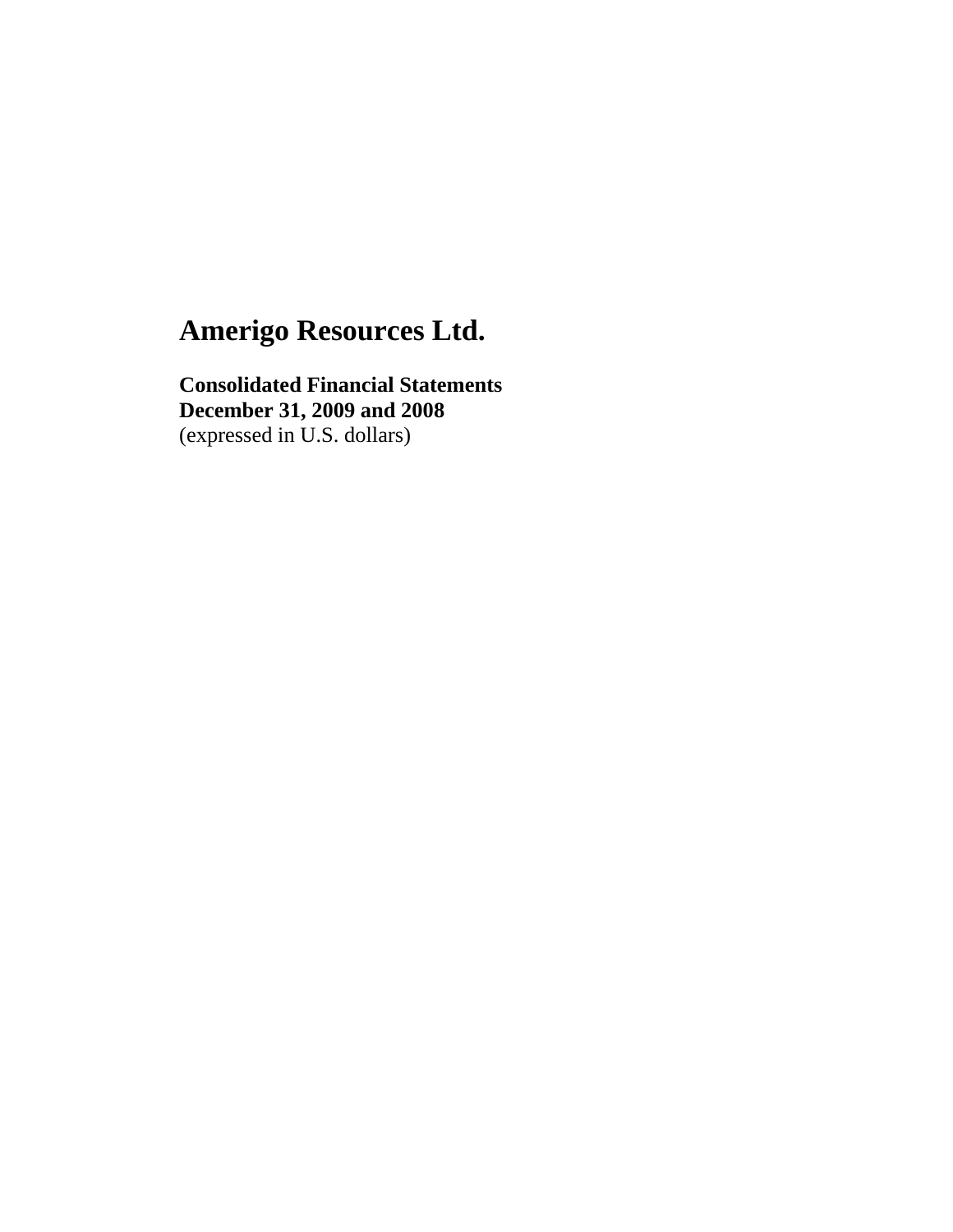

## **MANAGEMENT'S RESPONSIBILITY FOR FINANCIAL REPORTING**

The financial statements, the Management Discussion and Analysis and the information contained in the company's annual filing of financial results have been prepared by the management of the company.

The financial statements have been prepared in accordance with accounting principles generally accepted in Canada and, where appropriate, reflect management's best estimates and judgements based on currently available information.

The Audit Committee of the Board of Directors, consisting of three independent members, meets periodically with management and the independent auditors to review the scope and result of the annual audit, and to review the financial statements and related financial reporting matters prior to submitting the financial statements to the Board for approval.

The company's independent auditors, who are appointed by the shareholders, conducted an audit in accordance with Canadian generally accepted auditing standards to allow them to express an opinion on the financial statements.

A system of internal control is maintained to provide reasonable assurance that financial information is accurate and reliable. Management conducts ongoing reviews and evaluation of these controls and report on their findings to management and the Audit Committee.

*"Steven G. Dean" "Aurora Davidson"* 

Steven G. Dean **Aurora Davidson** Aurora Davidson Chairman Chief Financial Officer

March 3, 2010 March 3, 2010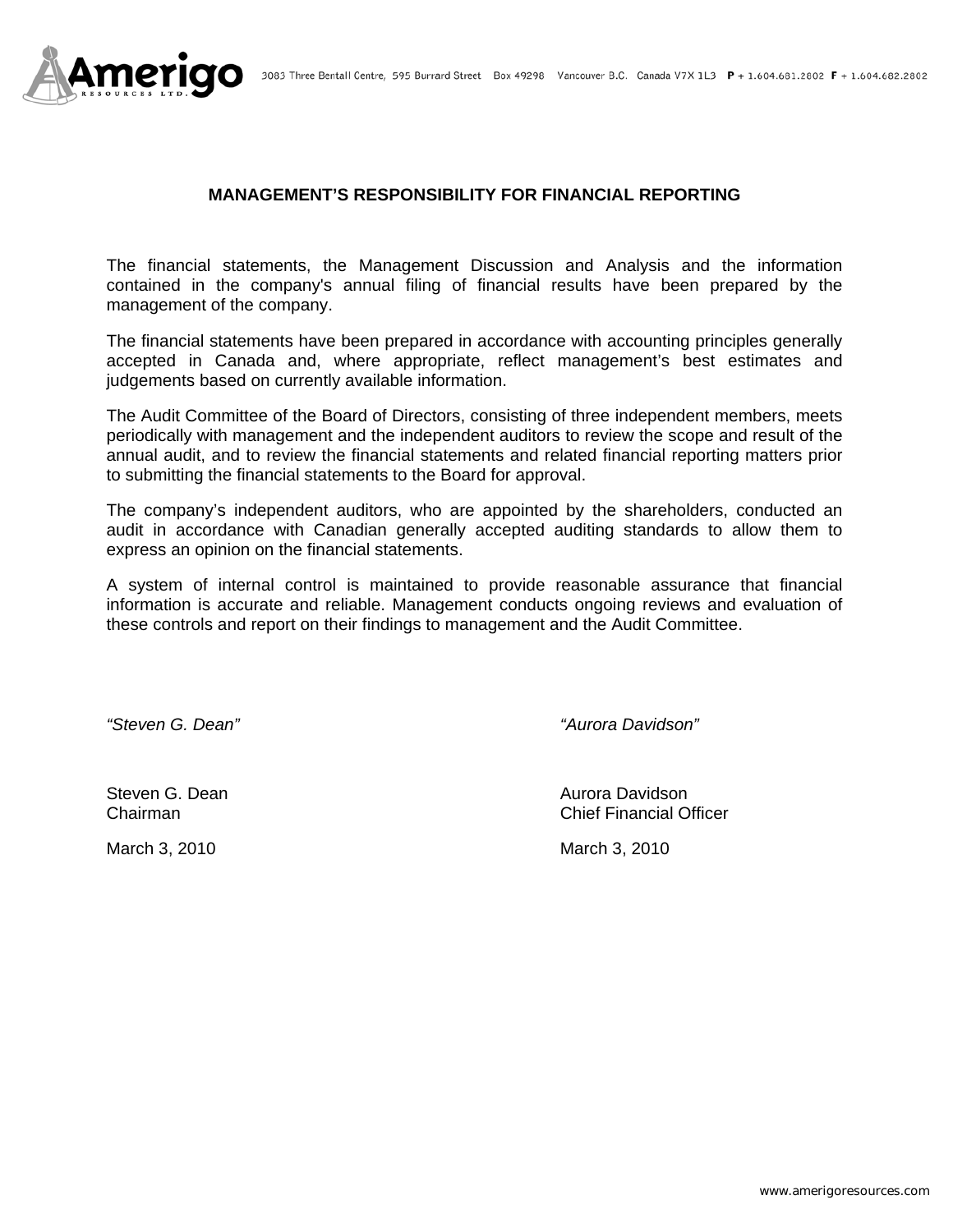

**PricewaterhouseCoopers LLP Chartered Accountants** PricewaterhouseCoopers Place 250 Howe Street, Suite 700 Vancouver, British Columbia Canada V6C 3S7 Telephone +1 604 806 7000 Facsimile +1 604 806 7806

**Auditors' Report**

**To the Shareholders of Amerigo Resources Ltd.**

We have audited the consolidated balance sheets of **Amerigo Resources Ltd.** (the "Company") as at December 31, 2009 and 2008 and the consolidated statements of operations and comprehensive income (loss), cash flows, and shareholders' equity for the years then ended. These financial statements are the responsibility of the Company's management. Our responsibility is to express an opinion on these financial statements based on our audits.

We conducted our audits in accordance with Canadian generally accepted auditing standards. Those standards require that we plan and perform an audit to obtain reasonable assurance whether the financial statements are free of material misstatement. An audit includes examining, on a test basis, evidence supporting the amounts and disclosures in the financial statements. An audit also includes assessing the accounting principles used and significant estimates made by management, as well as evaluating the overall financial statement presentation.

In our opinion, these consolidated financial statements present fairly, in all material respects, the financial position of the Company as at December 31, 2009 and 2008 and the results of its operations and its cash flows for the years then ended in accordance with Canadian generally accepted accounting principles.

*Signed "PricewaterhouseCoopers LLP"*

**Chartered Accountants** Vancouver, BC March 3, 2010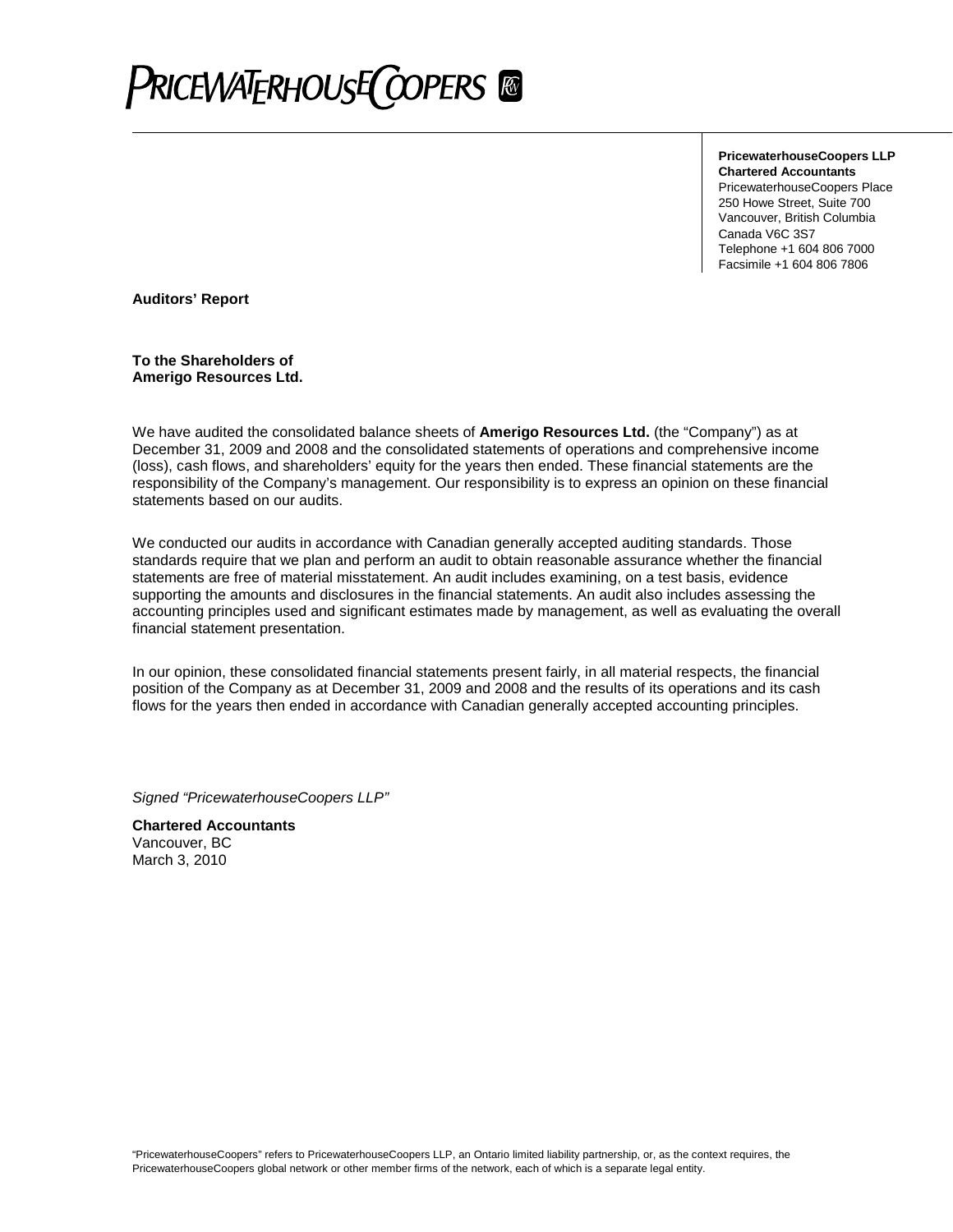Consolidated Balance Sheets

(expressed in U.S. dollars)

|                                                                                                                                                                                                                            |                                                              | December 31<br>2009<br>\$                                                 | December 31<br>2008<br>\$                                                 |
|----------------------------------------------------------------------------------------------------------------------------------------------------------------------------------------------------------------------------|--------------------------------------------------------------|---------------------------------------------------------------------------|---------------------------------------------------------------------------|
| <b>Assets</b>                                                                                                                                                                                                              |                                                              |                                                                           |                                                                           |
| <b>Current assets</b><br>Cash and cash equivalents (Note 15)<br>Accounts receivable<br>Prepaid expenses<br>Plant supplies and inventory (Note 4)                                                                           |                                                              | 7,191,093<br>19,144,815<br>96,306<br>4,666,104                            | 3,187,084<br>11,501,868<br>205,897<br>4,230,508                           |
|                                                                                                                                                                                                                            |                                                              | 31,098,318                                                                | 19, 125, 357                                                              |
| <b>Investments</b> (Note 13)<br><b>Property, plant and equipment</b> - net (Note 5)<br><b>Contractual right</b> - net (Note 6)<br><b>Other</b>                                                                             |                                                              | 6,754,790<br>121,783,483<br>6,475,923<br>82,913                           | 1,855,435<br>116,243,844<br>6,950,942<br>83,299                           |
|                                                                                                                                                                                                                            |                                                              | 166, 195, 427                                                             | 144,258,877                                                               |
| <b>Liabilities</b>                                                                                                                                                                                                         |                                                              |                                                                           |                                                                           |
| <b>Current liabilities</b><br>Accounts payable and accrued liabilities<br>Enami loan (Note 7)<br>El Teniente royalty payable (Note 8)<br>Bank loans (Note 9)<br>Due to non-controlling interests (Note $11(a)$ )           |                                                              | 9,999,369<br>6,636,468<br>11,474,509<br>9,275,968<br>65,741<br>37,452,055 | 15,365,036<br>3,538,102<br>5,275,693<br>9,012,992<br>49,670<br>33,241,493 |
| <b>Bank loan</b> (Note 9)<br><b>Enami loan</b> (Note 7)<br><b>Other payables</b><br><b>Asset retirement obligation (Note 10)</b><br><b>Future income tax (Note 14)</b><br><b>Non-controlling interests</b> (Note $11(a)$ ) |                                                              | 3,450,996<br>1,887,164<br>1,434,383<br>5,480,949<br>9,292,881<br>1,000    | 5,896,837<br>1,004,599<br>5,122,382<br>4,956,851<br>1,000                 |
|                                                                                                                                                                                                                            |                                                              | 58,999,428                                                                | 50,223,162                                                                |
| <b>Shareholders' Equity</b><br><b>Capital stock</b> (Note 12)<br><b>Retained earnings</b><br>Accumulated other comprehensive income (loss)                                                                                 | Value assigned to stock options and warrants (Note $12(c)$ ) | 64,282,591<br>3,917,591<br>35,324,886<br>3,670,931                        | 56, 345, 311<br>2,433,377<br>35,279,137<br>(22, 110)                      |
|                                                                                                                                                                                                                            |                                                              | 107,195,999                                                               | 94,035,715                                                                |
|                                                                                                                                                                                                                            |                                                              | 166, 195, 427                                                             | 144,258,877                                                               |
| <b>Contingencies</b> (Note 21)<br><b>Subsequent events (Note 22)</b><br><b>Approved by the Board of Directors</b>                                                                                                          |                                                              |                                                                           |                                                                           |
|                                                                                                                                                                                                                            |                                                              |                                                                           |                                                                           |
| "Robert Gayton"                                                                                                                                                                                                            | Director                                                     | "Ruston Goepel"                                                           | Director                                                                  |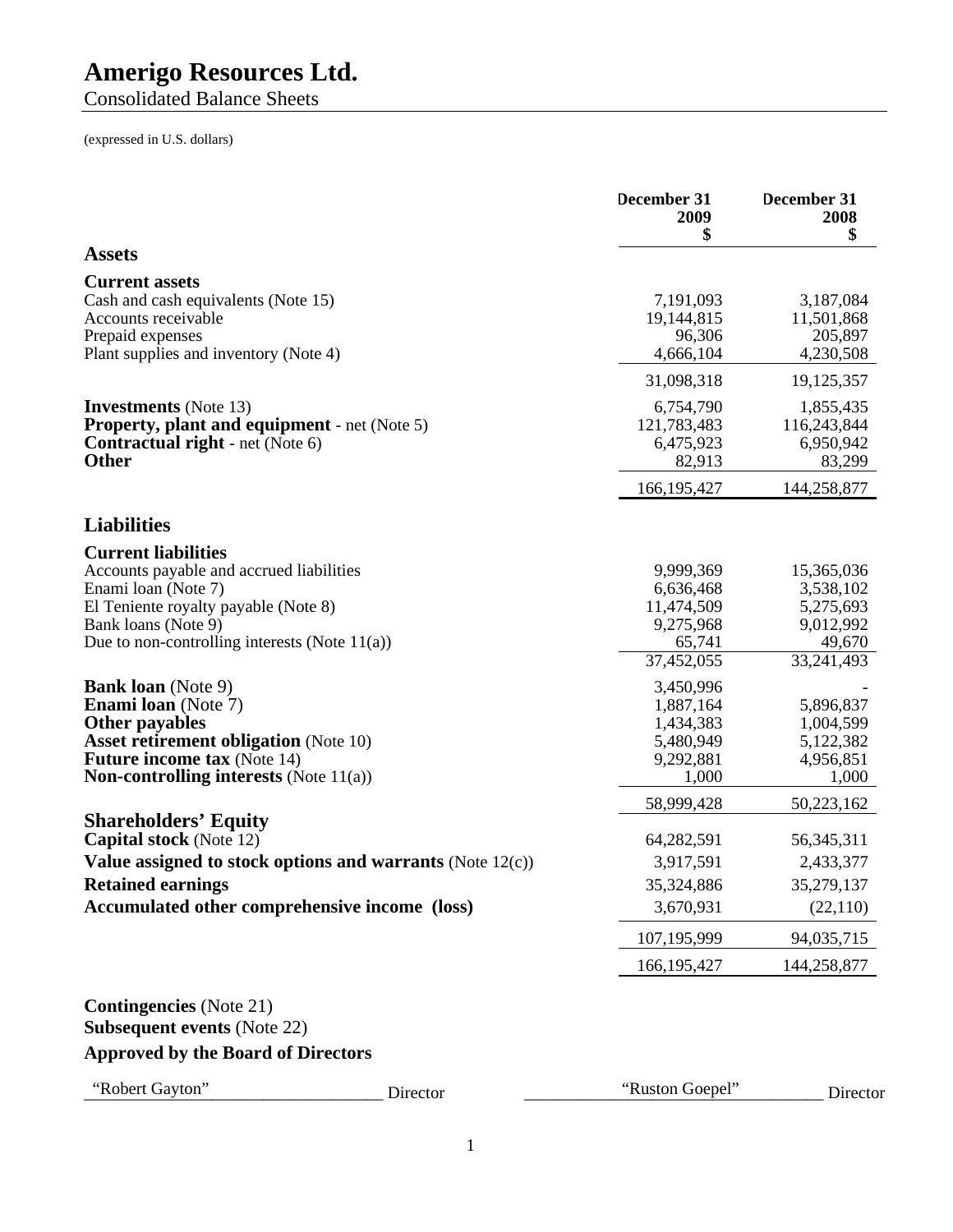Consolidated Statements of Operations and Comprehensive Income (Loss)

(expressed in U.S. dollars)

|                                                          | <b>Year ended</b>    | <b>Year ended</b>    |
|----------------------------------------------------------|----------------------|----------------------|
|                                                          | December 31,<br>2009 | December 31,<br>2008 |
|                                                          | \$                   | \$                   |
| <b>Revenue</b>                                           | 89,473,248           | 97,627,482           |
| Costs                                                    |                      |                      |
| Production costs                                         | 54,338,480           | 70,005,003           |
| El Teniente royalty (Note 8)                             | 17, 172, 395         | 19,712,621           |
| Depreciation and amortization                            | 5,650,418            | 5,310,865            |
| Administration                                           | 1,892,212            | 2,529,531            |
| Transportation                                           | 1,167,373            | 1,082,064            |
| Asset retirement accretion cost                          | 358,567              | 335,109              |
| <b>Cost of sales</b>                                     | 80,579,445           | 98,975,193           |
| <b>Operating profit (loss)</b>                           | 8,893,803            | (1,347,711)          |
| <b>Other expenses</b>                                    |                      |                      |
| Office and general expenses                              | 818,944              | 1,349,908            |
| Salaries, management and professional fees               | 1,402,381            | 1,181,253            |
| Interest expense                                         | 2,376,054            | 548,564              |
| Stock-based compensation (Note 12(c))                    | 255,063              | 484,159              |
|                                                          | 4,852,442            | 3,563,884            |
| Earnings (loss) before the undernoted items              | 4,041,361            | (4,911,595)          |
| Write-down of investments (Note $13(a)$ )                |                      | (18, 855, 343)       |
| Foreign exchange (loss) gain                             | (953, 882)           | 2,210,633            |
| Interest income                                          | 46,888               | 457,719              |
| Other income                                             | 637,825              | 236,965              |
| Equity investment loss (Note $13(b)$ )                   | (82, 220)            | (78, 491)            |
| Other expenses                                           | (1,386,200)          |                      |
| Income (loss) before taxes and non-controlling interests | 2,303,772            | (20,940,112)         |
| Income tax expense, net of (tax recoveries) (Note 14)    | 1,632,655            | (2,576,855)          |
| Income (loss) before non-controlling interests           | 671,117              | (18, 363, 257)       |
| Non-controlling interests (Note 11(a))                   | 625,368              | 623,588              |
| Net earnings (loss)                                      | 45,749               | (18,986,845)         |
| Other comprehensive income (loss) (Note 13)              | 3,693,041            | (4,395,767)          |
| Comprehensive income (loss)                              | 3,738,790            | (23, 382, 612)       |
|                                                          |                      |                      |
| Weighted average number of shares outstanding, basic     | 127,882,372          | 93,912,981           |
| Weighted average number of shares outstanding, diluted   | 146,160,161          | 93,912,981           |
| <b>Earnings per share</b>                                |                      |                      |
| Basic and diluted                                        | \$0.00               | \$(0.20)             |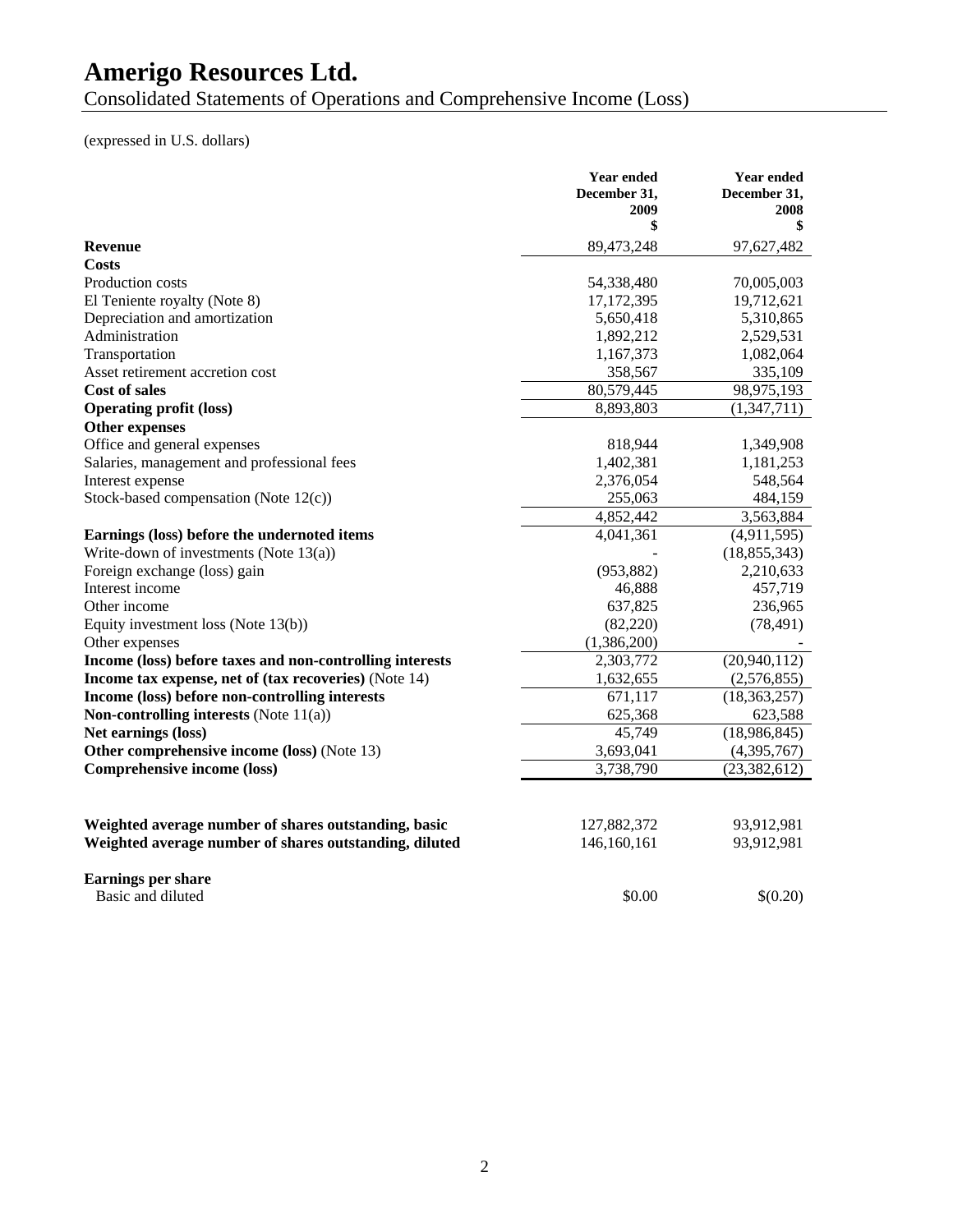Consolidated Statements of Cash Flows

(expressed in U.S. dollars)

|                                                                                 | <b>Year ended</b><br>December 31,<br>2009 | <b>Year ended</b><br>December 31,<br>2008 |
|---------------------------------------------------------------------------------|-------------------------------------------|-------------------------------------------|
|                                                                                 | \$                                        | \$                                        |
| <b>Cash flows from operating activities</b><br>Net earnings (loss) for the year | 45,749                                    | (18,986,845)                              |
| Items not affecting cash -                                                      |                                           |                                           |
| Write-down of investments and equity                                            |                                           |                                           |
| investment loss                                                                 | 82,220                                    | 18,933,834                                |
| Depreciation and amortization                                                   | 5,650,418                                 | 5,310,865                                 |
| Unrealized foreign exchange loss (gain)                                         | 1,971,275                                 | (1,607,209)                               |
| Future income tax expense (recovery)                                            | 3,116,516                                 | (1,153,109)                               |
| Stock-based compensation                                                        | 255,063                                   | 484,159                                   |
| Accrued interest on bank loans                                                  | 74,288                                    | 112,987                                   |
| Asset retirement accretion cost                                                 | 358,567                                   | 335,109                                   |
| Other receivables                                                               | 386                                       | (42, 435)                                 |
|                                                                                 | 11,554,482                                | 3,387,356                                 |
| Changes in non-cash working capital                                             |                                           |                                           |
| Accounts receivable                                                             | (7,642,947)                               | 5,399,403                                 |
| Prepaid expenses                                                                | 109,591                                   | (99, 608)                                 |
| Plant, supplies and inventory                                                   | (435,596)                                 | 1,476                                     |
| Accounts payable                                                                | (4,592,271)                               | 1,587,070                                 |
| El Teniente royalty payable                                                     | 6,198,816                                 | (3,193,514)                               |
| Enami loan                                                                      |                                           | 3,538,102                                 |
| Due to non-controlling interests                                                | 16,071                                    | (12,065)                                  |
| Other payables                                                                  | 429,784                                   | 1,099                                     |
| Net cash provided by operating activities                                       | 5,637,930                                 | 10,609,319                                |
| <b>Cash flows from investing activities</b>                                     |                                           |                                           |
| Purchase of plant and equipment                                                 | (11, 557, 454)                            | (23, 133, 008)                            |
| Purchase of investments                                                         |                                           | (4,013,581)                               |
| Net cash used in investing activities                                           | (11, 557, 454)                            | (27, 146, 589)                            |
| <b>Cash flows from financing activities</b>                                     |                                           |                                           |
| Proceeds from bank loans                                                        | 1,668,409                                 | 10,507,214                                |
| Enami loan                                                                      | (911, 307)                                | 5,896,837                                 |
| Payment of dividends                                                            |                                           | (11,802,999)                              |
| Purchase of share capital for cancellation                                      |                                           | (1,589,328)                               |
| Exercise of warrants                                                            | 724,735                                   |                                           |
| Issuance of shares for cash – net of issue costs                                | 8,441,696                                 |                                           |
| Net cash provided by financing activities                                       |                                           |                                           |
|                                                                                 | 9,923,533                                 | 3,011,724                                 |
| Net increase (decrease) in cash and cash                                        |                                           |                                           |
| equivalents                                                                     | 4,004,009                                 | (13,525,546)                              |
| Cash and cash equivalents - Beginning of year                                   | 3,187,084                                 | 16,712,630                                |
| Cash and cash equivalents - End of year                                         | 7,191,093                                 | 3,187,084                                 |

**Supplemental disclosure with respect to cash flows (Note 15)**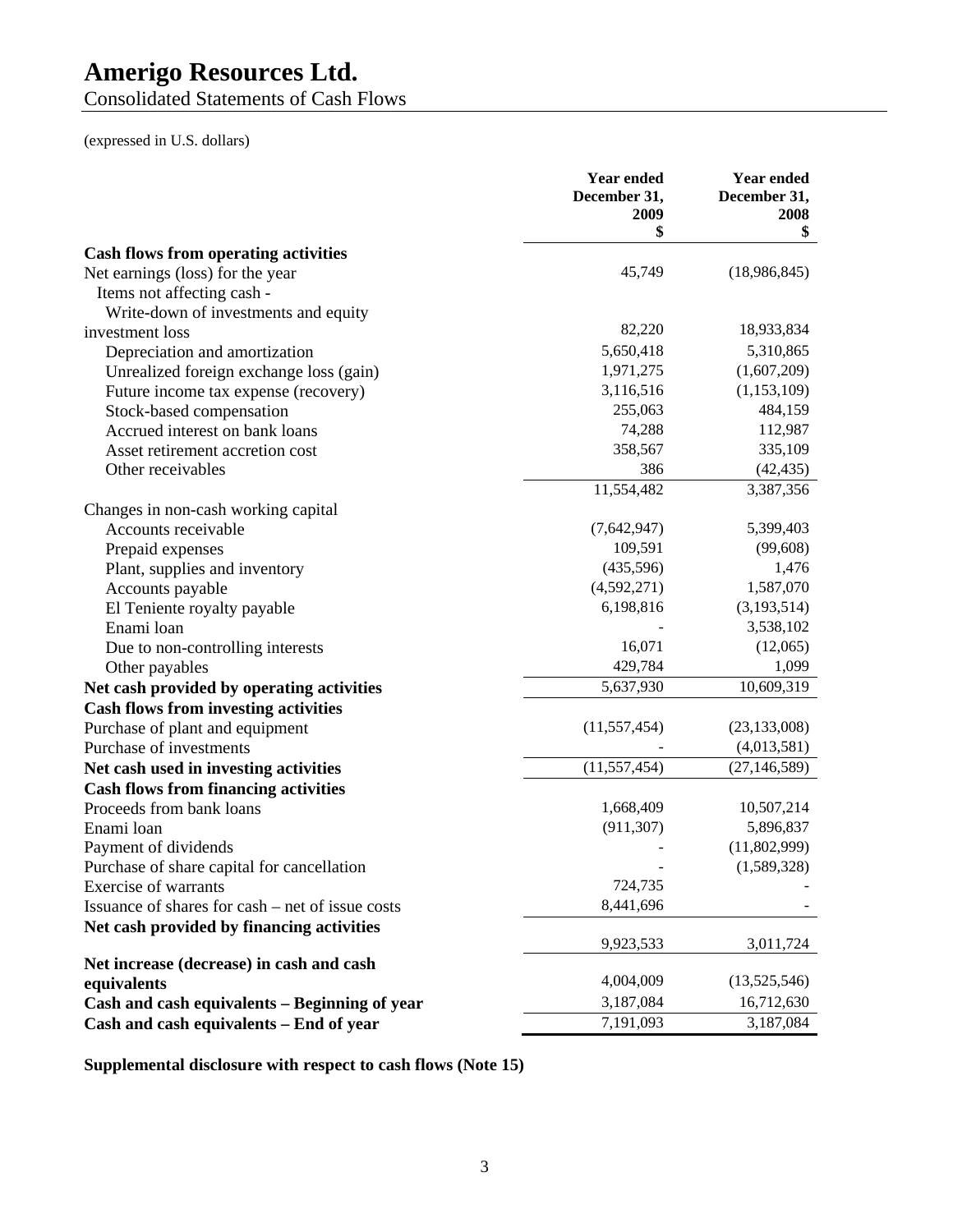Consolidated Statements of Shareholders' Equity

(expressed in U.S. dollars)

|                                                                      | <b>Common shares</b>   |                          |                                    |                                              |                                                            |                         |
|----------------------------------------------------------------------|------------------------|--------------------------|------------------------------------|----------------------------------------------|------------------------------------------------------------|-------------------------|
|                                                                      | No. of shares          | <b>Amount</b>            | <b>Retained</b><br><b>Earnings</b> | <b>Value</b><br>assigned<br>to stock options | <b>Accumulated Other</b><br>Comprehensive<br><b>Income</b> | Shareholders'<br>equity |
|                                                                      |                        | \$)                      | \$)                                | and warrants<br>$(\$)$                       | \$)                                                        | \$)                     |
| Balance-<br>December 31, 2007                                        | 94,372,744             | 56,933,105               | 67,070,515                         | 1,949,218                                    | 4,373,657                                                  | 130,326,495             |
| Shares repurchased (Note<br>12)                                      | (1,001,200)            | (587, 794)               | (1,001,534)                        |                                              |                                                            | (1,589,328)             |
| Options vested                                                       |                        |                          |                                    | 484,159                                      |                                                            | 484,159                 |
| Realized losses on<br>"available for sale"<br>instruments (Note 13)  |                        |                          |                                    |                                              | (4,395,767)                                                | (4,395,767)             |
|                                                                      |                        |                          |                                    |                                              |                                                            |                         |
| Dividends paid (Note 12)                                             |                        | $\overline{\phantom{a}}$ | (11,802,999)                       | $\overline{\phantom{0}}$                     | $\overline{\phantom{a}}$                                   | (11,802,999)            |
| Net loss for the year                                                |                        |                          | (18,986,845)                       |                                              |                                                            | (18,986,845)            |
| Balance -<br>December 31, 2008                                       | 93, 371, 544           | 56, 345, 311             | 35,279,137                         | 2,433,377                                    | (22,110)                                                   | 94,035,715              |
| Issue of shares -<br>Private placement – net of<br>issuance costs    | 37,500,000             | 6,895,450                |                                    | 1,266,142                                    |                                                            | 8,161,592               |
| Finders' fees on private<br>placement – net of<br>issuance costs     | 1,244,400              | 238,088                  |                                    | 42,016                                       |                                                            | 280,104                 |
| Warrants exercised                                                   | 2,340,000              | 803,742                  |                                    | (79,007)                                     |                                                            | 724,735                 |
| Options vested                                                       |                        |                          |                                    | 255,063                                      |                                                            | 255,063                 |
| Unrealized gains on<br>"available for sale"<br>instruments (Note 13) |                        |                          |                                    |                                              | 3,693,041                                                  | 3,693,041               |
| Net earnings for the year                                            |                        |                          | 45,749                             |                                              |                                                            | 45,749                  |
| Balance-<br>December 31, 2009                                        | 134,455,944 64,282,591 |                          | 35,324,886                         | 3,917,591                                    | 3,670,931                                                  | 107,195,999             |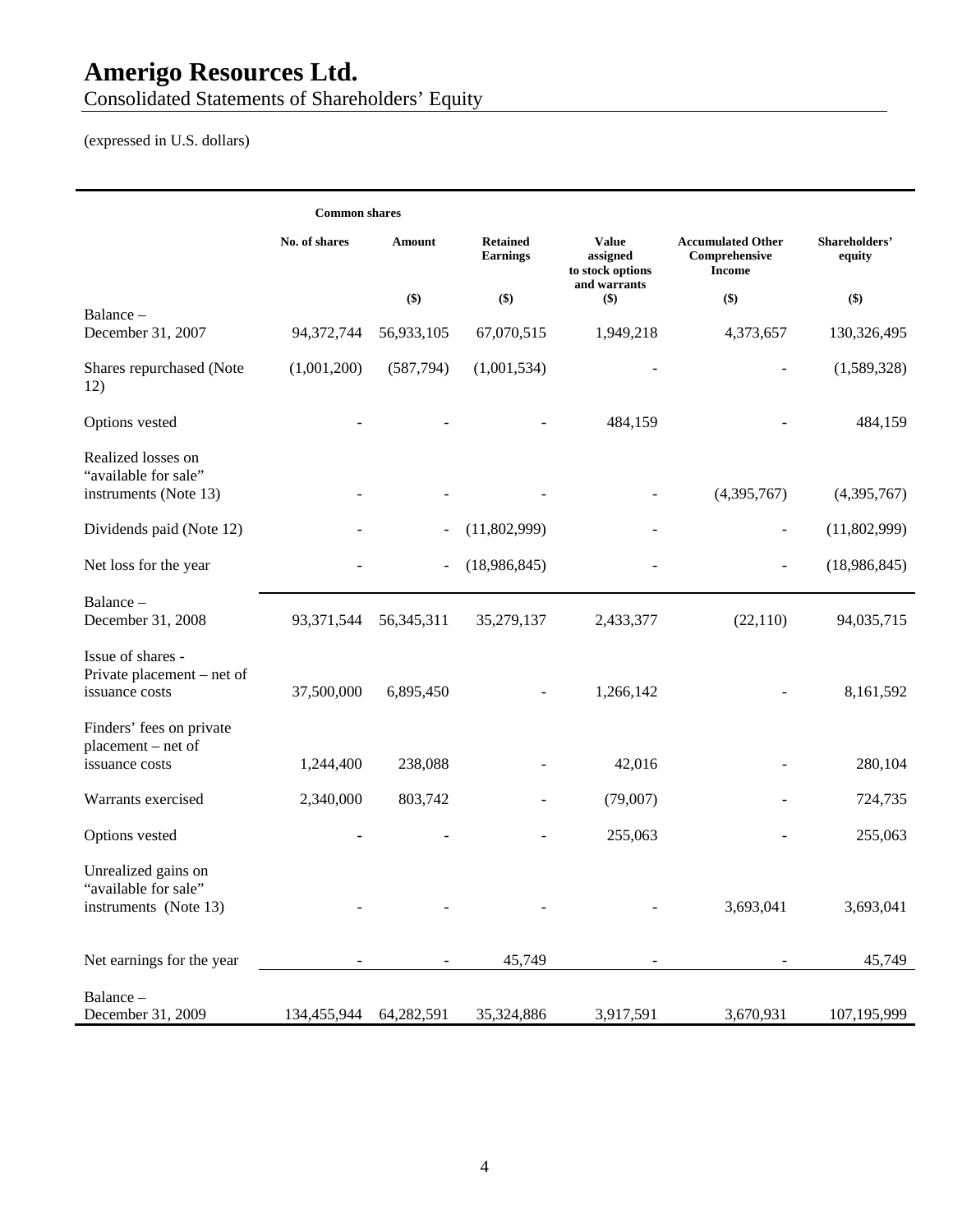## **1 Operations**

Amerigo Resources Ltd. (the "Company") was incorporated under the laws of British Columbia, Canada.

The Company is a producer of copper and molybdenum concentrates with operations in Chile. Its operating subsidiary Minera Valle Central S.A. ("MVC") has a contract with Chile's state-owned copper producer National Copper Corporation ("Codelco") through at least 2021 to process the tailings from El Teniente, the world's largest underground copper mine.

## **2 Significant accounting policies**

#### **Generally accepted accounting principles**

These consolidated financial statements have been prepared in accordance with Generally Accepted Accounting Principles ("GAAP") in Canada.

#### **Basis of presentation**

These consolidated financial statements include the accounts of the Company and its wholly-owned subsidiaries, Templo Dorado S.A. de C.V. (inactive), Amerigo International Holdings Corp., Amerigo Resources Ltd. Chile I Limitada, Amerigo Resources Ltd. Chile II Limitada, Minera Valle Central S.A, Amerigo Banking Corporation and Amerigo Investments Limited. All significant intercompany transactions and balances have been eliminated.

## **Use of estimates**

The preparation of financial statements in conformity with Canadian GAAP requires management to make estimates and assumptions that affect the reported amount of assets and liabilities and disclosure of contingent assets and liabilities at the date of the financial statements and the reported amount of revenues and expenses during the period. Actual results may differ from those estimates.

The most significant estimates are related to the physical and economic lives of mineral assets and their recoverability or potential impairment, the estimation of fair values, the estimation of cash flow requirements to determine the Company's ability to continue operating as a going concern, the estimation of the Company's asset retirement obligations and the measurement of stock-based compensation.

#### **Foreign currency translation**

The Company's subsidiaries are considered integrated operations and are translated using the temporal method. Under this method, monetary assets and liabilities are translated into U.S. dollars at the balance sheet date rate of exchange, and non-monetary assets and liabilities at historical rates. Revenues and expenses are translated at transaction date rates, except for depreciation, amortization and accretion, which are translated at historical rates. Gains and losses on translation are included in income.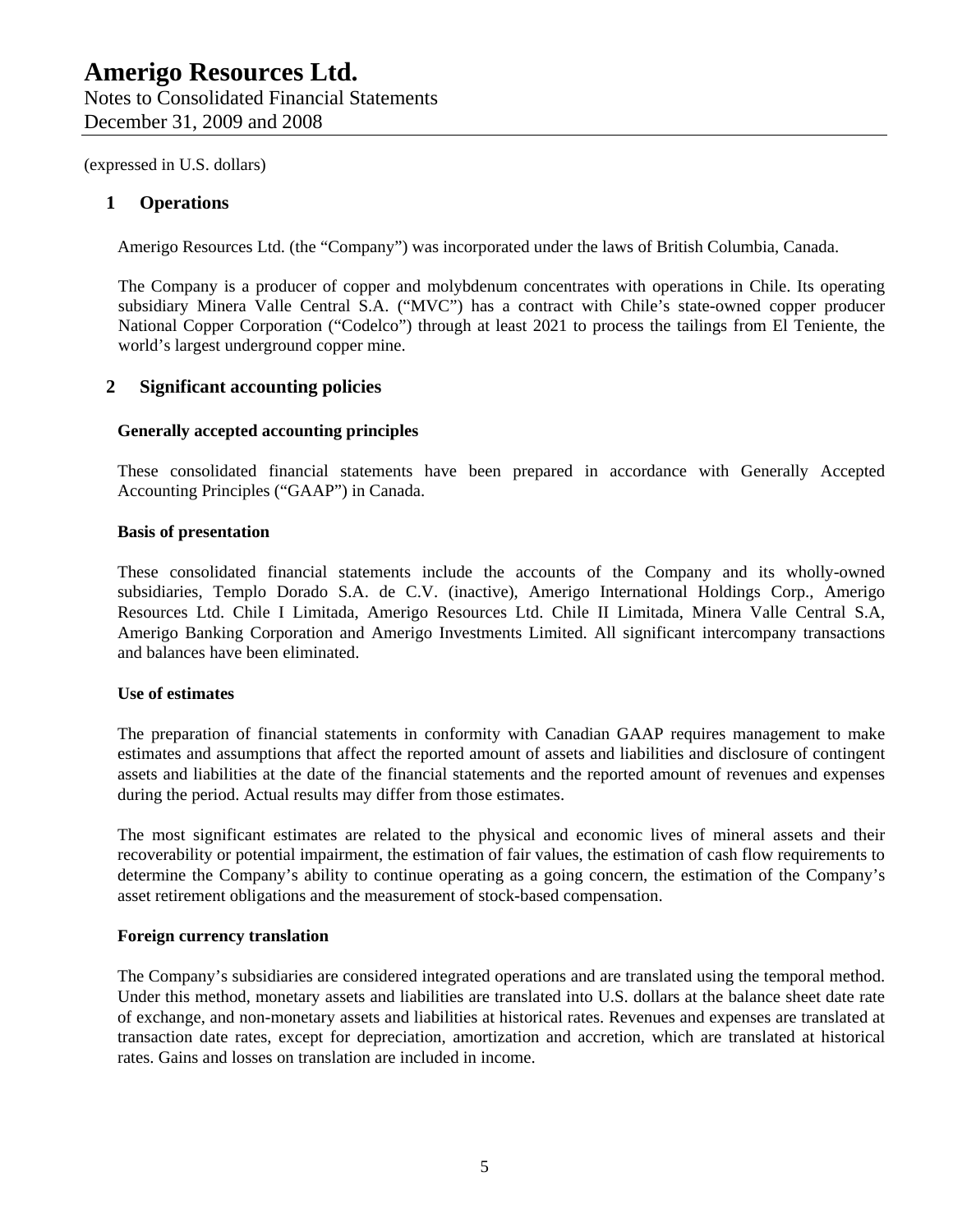December 31, 2009 and 2008

(expressed in U.S. dollars)

## **Cash and cash equivalents**

Cash and cash equivalents consist of cash on deposit and highly liquid investments that are readily convertible into cash with maturities of three months or less when purchased. Interest earned is recognized immediately in operations.

## **Equity Investment**

The Company holds approximately 26% of the share capital of Nikos Explorations Ltd. ("Nikos"), a TSX-Venture Exchange ("TSXV") issuer. The Company is considered to have significant influence over Nikos and accordingly uses the equity method to account for its equity investment in Nikos. At December 31, 2009, the carrying value of this investment was \$nil (\$82,220 at December 31, 2008).

## **Mineral property, plant and equipment**

Plant and equipment are carried at cost. Assets used in commercial production are subject to depreciation on the basis described below:

Plant and infrastructure and major equipment are depreciated using the units of production method over the lesser of the useful life of the asset or the estimated life of the mineral resource. Other fixed assets are depreciated over the useful life of the asset on a straight-line basis.

The units of production method is defined as contained pounds of copper produced over estimated production under the tailings supply agreement. The tailings supply agreement has a term extending to the later of the year 2021 or the date by which El Teniente has delivered to the Company tailings containing a predetermined amount of copper.

Estimated future cash flows are calculated using estimated future prices, mineral resource, operating and capital costs on an discounted basis. If the carrying value of the plant, equipment and mineral resource exceeds estimated discounted cash flows from these assets, they are considered to be impaired and the Company records a write-down in the amount the carrying value exceeds the estimated discounted future cash flows.

## **Plant supplies and inventory**

Plant supplies are valued at the lower of average cost and net realizable value. Concentrate inventory is valued at the lower of cost and net realizable value. When inventories have been written down to net realizable value, a new assessment of net realizable value is required in each subsequent period. If the circumstances that caused the write-down no longer exist, the remaining amount of the write-down is reversed. Production cost is determined primarily on a weighted-average cost basis and includes direct production costs, direct labour costs and an allocation of variable and fixed production overhead including depreciation.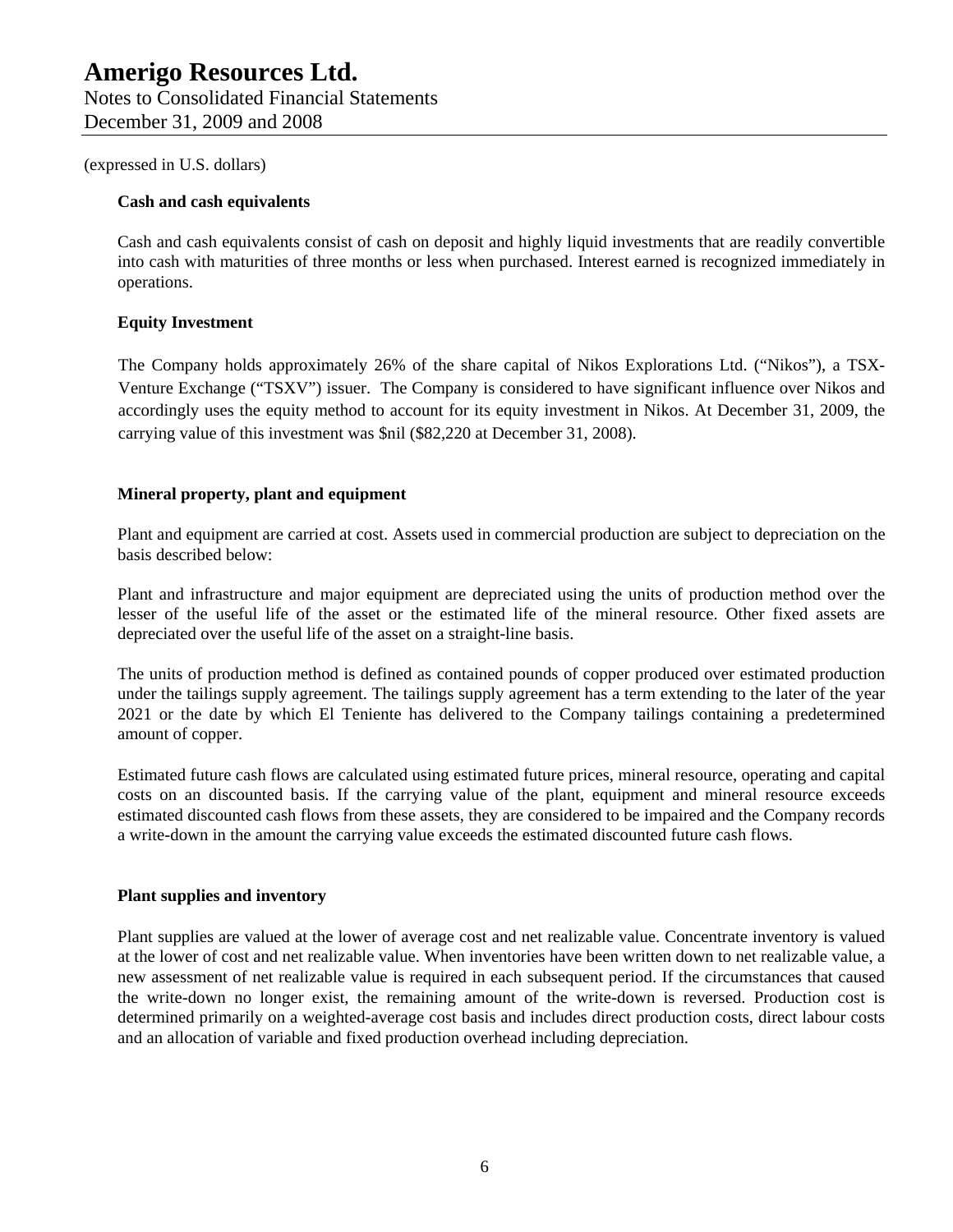## **Amerigo Resources Ltd.**  Notes to Consolidated Financial Statements

December 31, 2009 and 2008

(expressed in U.S. dollars)

## **Revenue recognition**

Revenue from the sale of the Company's copper and molybdenum concentrates is recorded net of smelter and refinery charges when persuasive evidence of a sales arrangement exists, delivery has occurred, the rights and obligations of ownership have passed to the customer and the sale price is determinable, subject to adjustments during the settlement period.

Copper produced by the Company is sold under a written sales agreement with Chile's Empresa Nacional de Minería ("Enami" or the "smelter"). The agreement with Enami establishes a delivery schedule of monthly sales quotas and in 2009 set the Company's copper sale price at the average market price for the first month after delivery (M+1). Accordingly, provided monthly quotas are met, all copper delivered by the Company to the smelter in one month is sold at market prices prevailing in the following month. However, where production falls short of the monthly quota for a scheduled month of delivery, the quota is carried forward to a subsequent calendar month and the Company receives a sale price calculated for the originally scheduled month of delivery until the quota is met.

Molybdenum produced by the Company is sold under a written sales agreement with Chile's Molibdenos y Metales S.A. ("Molymet"). In 2009 the sale price to Molymet was the average market price for the fifth month after delivery. Accordingly, deliveries by the Company in one quarter were sold at market prices prevailing five months following delivery.

In normal supply conditions, sales for copper and molybdenum are provisionally priced at the time of sale based on the prevailing copper forward market price or the current molybdenum market price, as specified in the sales contracts. Variations between the price recorded at the time of sale and the actual final price received from the smelter or the roaster are caused by changes in copper and molybdenum market prices and result in an embedded derivative in the accounts receivable. The embedded derivative is recorded at fair value each period until final settlement occurs, with changes in fair value classified as a component of revenue. The Company's reported revenue is therefore very sensitive to increases and decreases in copper and molybdenum prices. In a period of rising prices, not only will the Company record higher revenue for deliveries in the period, but it will also record favourable adjustments to revenue for copper and molybdenum delivered in the prior period. Similarly, in a period of declining prices, the Company will record lower revenues for current deliveries and negative adjustments to revenue for prior period deliveries.

## **Financial instruments**

All derivative instruments, including certain embedded derivatives that are required to be separated from their host contracts, are recorded on the balance sheet at fair value. Mark to market adjustments on these instruments are included in net income.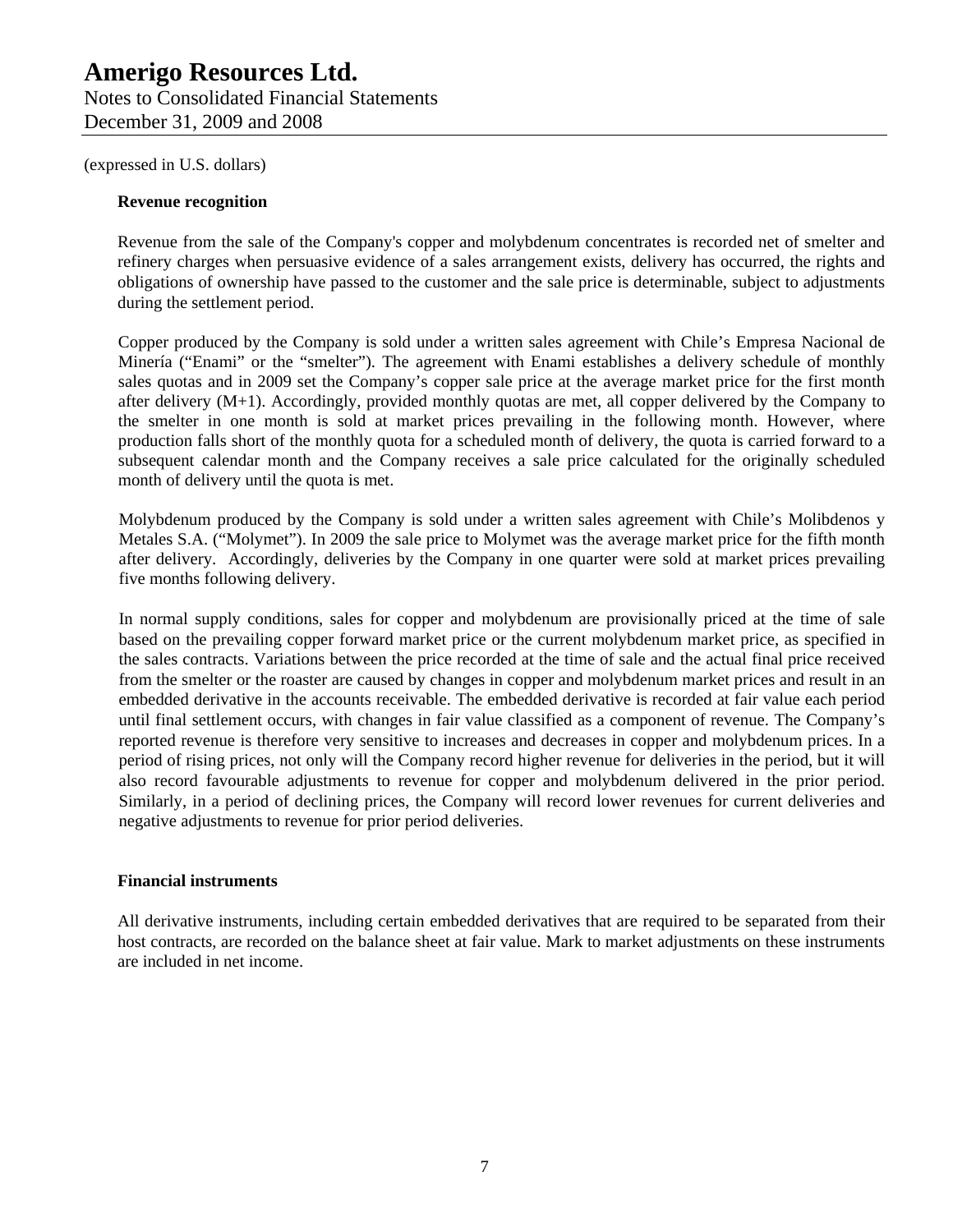#### **Contractual right**

At the time of the acquisition of MVC, the Company assigned the excess of the purchase price over the fair value of the tangible assets acquired to the MVC and Codelco contract for the processing of tailings from the El Teniente mine. This contractual right is amortized using the units of production method.

#### **Income taxes**

The Company follows the liability method of accounting for income taxes. Under this method, future income tax assets and liabilities are determined based on differences between financial reporting and tax bases of assets and liabilities, measured using substantially enacted tax rates and laws that will be in effect when the differences are expected to reverse. The amount of future income tax assets recognized is limited to the amount that is more likely than not to be realized.

#### **Stock option plan**

The Company accounts for share purchase options using the fair value method. Fair value is measured using the Black-Scholes valuation model on the date of grant of stock purchase options, and is recognized as stockbased compensation expense and shareholders' equity at the options' vesting dates. Consideration paid on exercise of share purchase options is recorded as share capital. The Company does not recognize stock-based compensation on options that are forfeited prior to vesting.

#### **Earnings (loss) per share**

Earnings (loss) per common share are calculated based on the weighted average number of common shares outstanding during the year. Under this method the weighted average number of common shares used to calculate the dilutive effect on earnings assumes that the proceeds that could be obtained upon exercise of options, warrants and similar instruments would be used to purchase common shares at the average market price during the period. In 2009 and 2008, basic and diluted loss per share are the same as the effect of outstanding stock options is anti-dilutive.

#### **3 Adoption of new accounting standards and accounting pronouncements**

#### **Accounting Changes**

Effective January 1, 2009 the Company adopted the following new accounting standards:

#### *Goodwill and intangible assets*

The Canadian Institute of Chartered Accountants ("CICA") issued Section 3064 "Goodwill and intangible assets" which establishes standards for the recognition, measurement, presentation and disclosure of Goodwill subsequent to its initial recognition and of intangible assets by profit orientated enterprises. The adoption of this new section did not have any material impact on the Company's financial statements.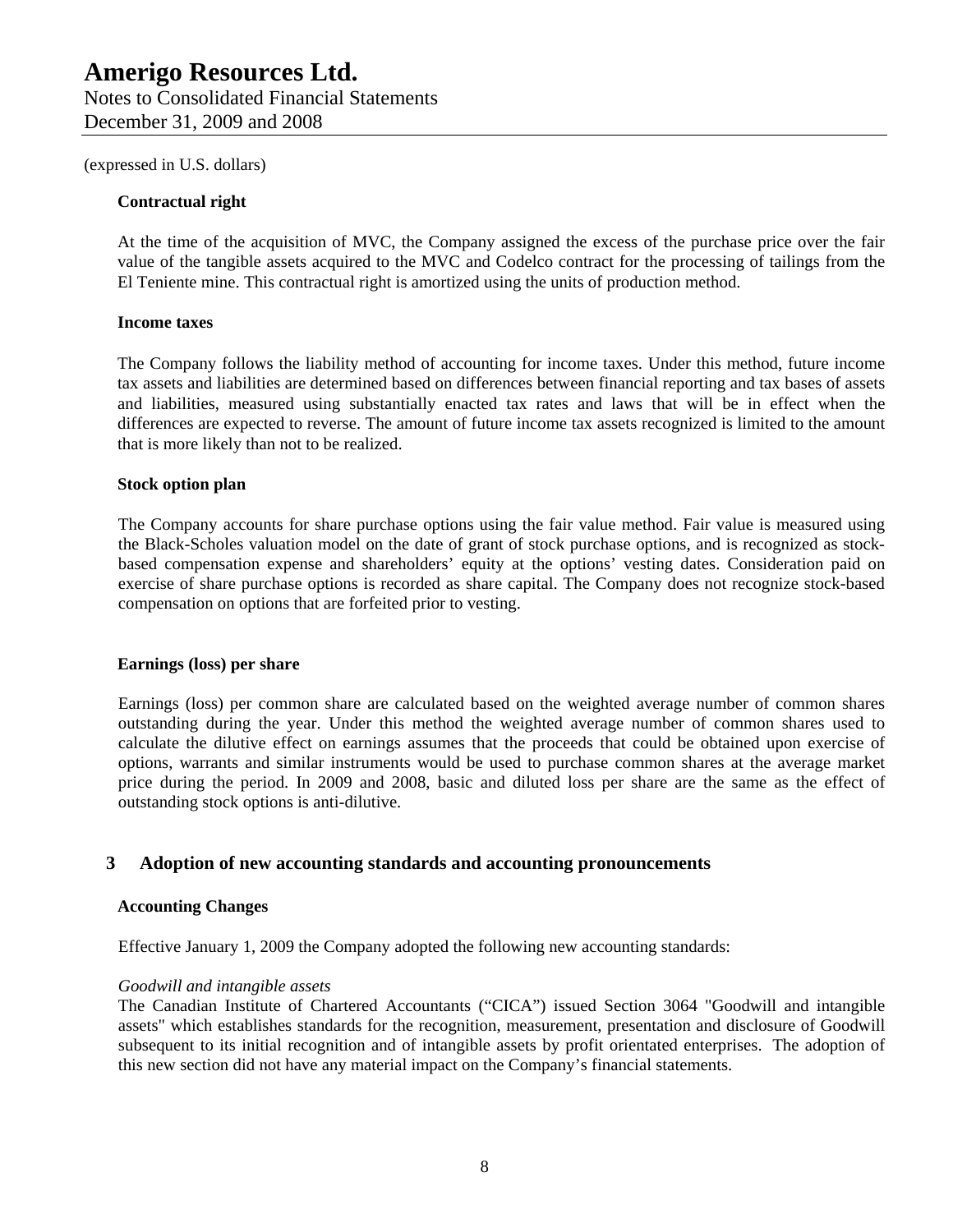Notes to Consolidated Financial Statements December 31, 2009 and 2008

#### (expressed in U.S. dollars)

## *Credit Risk and Fair Value of Financial Assets and Liabilities*

In January 2009, the CICA issued Emerging Issues Committee Abstracts ("EIC") 173, "Credit Risk and the Fair Value of Financial Assets and Financial Liabilities." This EIC provides guidance on how to take into account credit risk of an entity and counterparty when determining the fair value of financial assets and financial liabilities, including derivative instruments. Adoption of this EIC did not have a significant effect on the financial statements.

#### *Financial Instruments - Disclosures*

The CICA amended Section 3862, "Financial Instruments – Disclosures," in 2009 to include additional disclosure requirements about fair value measurements of financial instruments and to enhance liquidity risk disclosures. Adoption of this standard did not have a significant effect on the financial statements.

#### **Accounting Pronouncements**

#### *Business combination, Consolidated Financial Statements and Non-controlling interest*

For interim and annual financial statements relating to its fiscal year commencing on or after January 1, 2011, the Company will be required to adopt new CICA Section 1582 "Business Combinations", Section 1601 "Consolidated Financial Statements" and Section 1602 "Non-Controlling Interests". Section 1582 replaces existing Section 1581 "Business Combinations", and Sections 1601 and 1602 together replace Section 1600 "Consolidated Financial Statements." The adoption of Sections 1582 and collectively, 1601 and 1602 provides the Canadian equivalent to IFRS 3 "Business Combinations" and International Accounting Standard IAS 27 "Consolidated and Separate Financial Statements" respectively. The impact of adopting these new standards has not yet been assessed.

## **4 Plant supplies and inventory**

|                       | December 31,<br>2009 | December 31,<br>2008<br>\$ |
|-----------------------|----------------------|----------------------------|
| Plant supplies        | 3,868,056            | 3,234,927                  |
| Concentrate inventory | 798,048              | 995,581                    |
|                       | 4,666,104            | 4,230,508                  |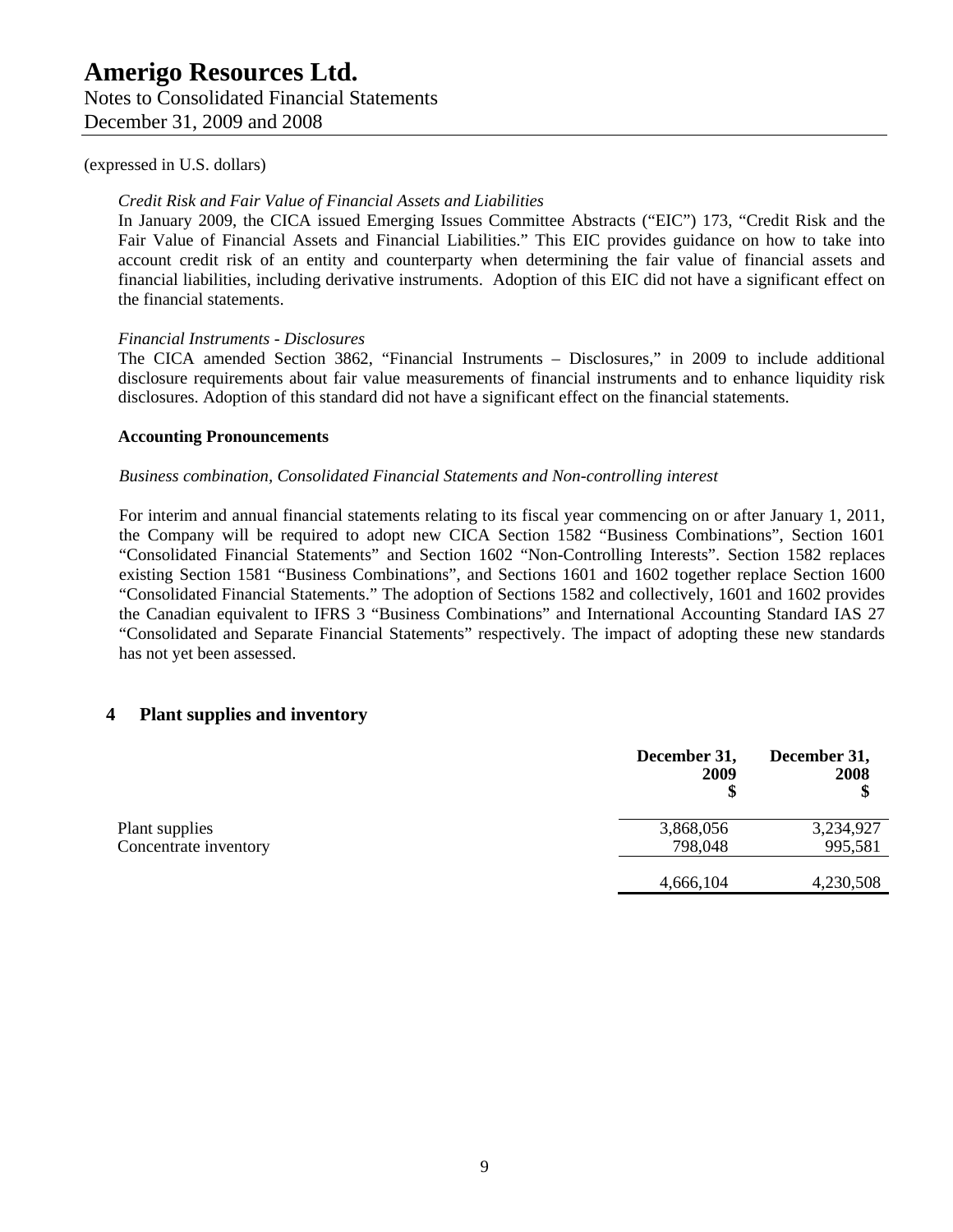Notes to Consolidated Financial Statements December 31, 2009 and 2008

(expressed in U.S. dollars)

## **5 Property, plant and equipment**

|                                                                      | December 31,<br>2009          | December 31,<br>2008<br>\$    |
|----------------------------------------------------------------------|-------------------------------|-------------------------------|
| Plant and infrastructure<br>Machinery and equipment and other assets | 57, 587, 284<br>81,660,328    | 53,894,767<br>74,568,786      |
| Accumulated depreciation and amortization                            | 139,247,612<br>(17, 464, 129) | 128,463,553<br>(12, 219, 709) |
|                                                                      | 121,783,483                   | 116,243,844                   |

During the year ended December 31, 2008, the sharp decline in copper and molybdenum prices constituted a triggering event for the Company to review the carrying value of the Company's property, plant and equipment and contractual rights for possible impairment. Based on undiscounted cash flow projections for the years 2009 to 2021, the current term of the contract with El Teniente, management determined that the recoverable value of assets in use exceeded their carrying values and therefore, no impairment was required.

## **6 Contractual right**

At the time of the acquisition of MVC, Amerigo assigned the excess of the purchase price over the fair value of the tangible assets acquired to the MVC and Codelco contract for processing El Teniente mine tailings, which was initially determined to be \$8,029,185. A future income tax liability of \$1,364,961 was recorded in connection with this contractual right, resulting in an increase in its value to \$9,394,146. The contractual right is amortized using the units of production method.

|                                                | December 31,<br>2009     | December 31,<br>2008     |
|------------------------------------------------|--------------------------|--------------------------|
| Contractual rights<br>Accumulated amortization | 9,394,146<br>(2,918,223) | 9,394,146<br>(2,443,206) |
|                                                | 6,475,923                | 6,950,942                |

## **7 Enami loan**

MVC sells its copper production to Enami. During the quarter ended March 31, 2009 Enami provided a loan facility of \$11,123,735 to MVC to settle the final negative pricing adjustments due to Enami for the quotas from June to September 2008 (priced at October 2008 to January 2009 prices). Under the terms of the loan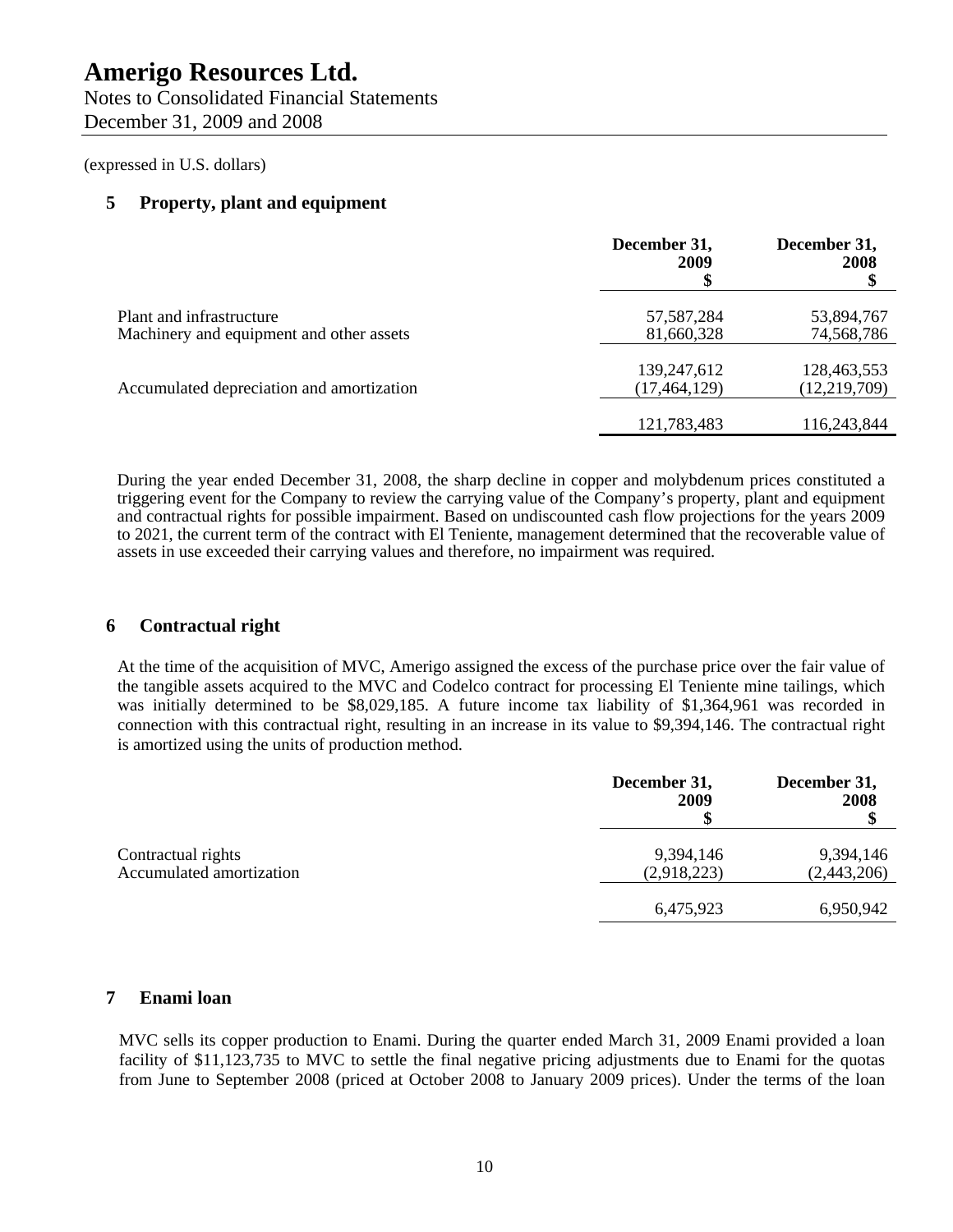facility MVC agreed to make monthly instalments to Enami of \$325,000 plus interest during the period from May 2009 to March 2010 and of \$629,052 plus interest during the period from April 2010 to March 2011. The Enami loan bears interest at a rate of Banco de Chile Prime (currently 3.25%) + 2%.

In addition to the facilities described above, Enami provided MVC with copper price sustainability loans of \$683,961. The sustainability loans were fully repaid in June 2009.

In 2009 MVC entered into two price protection transactions under its sales contract with Enami to obtain guaranteed minimum/maximum prices for a portion of its copper production, making use of a zero cost minimum/maximum price structure.

The first price-protection transaction entitled MVC to receive a minimum price of \$2.00/lb for 800 tonnes per month of copper production for the June to November 2009 quotas (quotas were subject to M+1 pricing), representing approximately 50% of MVC's forecast copper production over that period. In return for the guaranteed minimum price, the Company agreed to a maximum price of \$2.48/lb on this production. As a result, if the London Metal Exchange ("LME") monthly average copper price (the "LME Price") traded between \$2.00 and \$2.48/lb, MVC received the LME Price on this copper production.

The second price-protection transaction entitled MVC to receive a minimum price of \$2.60/lb for 800 tonnes per month of copper production for quotas from December 2009 to May 2010 (the price-protected portion of the December 2009 quota was subject to M+1 pricing, and the January to May 2010 price-protected portion of the quotas are subject to M+4 pricing), representing approximately 45% of MVC's forecast copper production over that period. In return for the guaranteed minimum price, the Company agreed to a maximum price of \$3.20/lb on this production. As a result, if the LME monthly average copper price trades between \$2.60 and \$3.20/lb, MVC will receive the LME Price for this copper production.

Given that these were modifications to MVC's sales agreement with Enami and the related sales are in the normal course of MVC's business, the Company has determined that they did not constitute derivatives for accounting purposes. The Company has applied the provisions of CICA Handbook Section 3855 in respect to contracts that were entered into and continue to be held for the purpose of delivery of a non-financial item in accordance with the Company's expected sale requirements, considering that the agreement has a price based on a variable that is closely related to the asset being sold. Accordingly the Company's sales to Enami pursuant to the first price-protection transaction were priced at the LME price where the LME Price traded between \$2.00 and \$2.48/lb and at \$2.48/lb in instances where the LME Price exceeded \$2.48/lb. In the case of the second transaction, sales to Enami are priced at the LME price where the LME Price traded between \$2.60 and \$3.20/lb and at \$3.20/lb where the LME Price exceeds \$3.20/lb.

MVC agreed to provide certain machinery and equipment as collateral for the loan and the minimum price transactions. The minimum/maximum price contracts include a provision for the potential requirement to provide to Enami additional collateral in the event of increases in the copper price.

## **8 El Teniente Royalty payable**

MVC has a contract with Codelco – El Teniente ("DET") until at least the year 2021 to process the tailings from the El Teniente mine in Chile. MVC pays a royalty to DET on copper and molybdenum produced by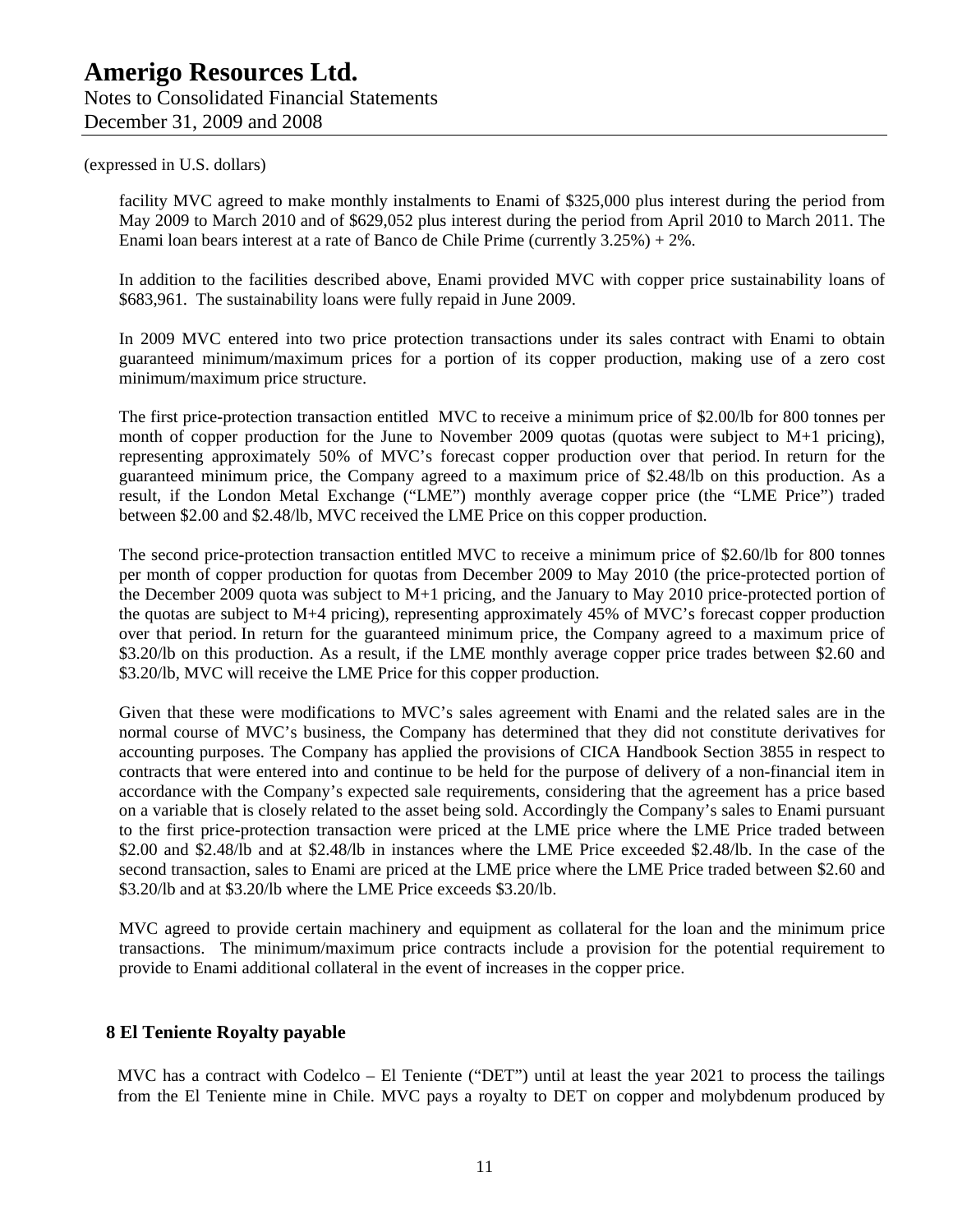MVC. The amount of the copper royalty is determined pursuant to a formula that considers both the price of copper and the copper content in the tailings. No royalties are payable if the copper price is below \$0.80/lb (for copper content in tailings between 0.09% and 0.1499%); if the copper price is between \$0.80 and \$0.95 the royalty varies on a sliding scale from 0% to 10%; if the copper price is between \$0.95 and \$1.30 the royalty is 10%; and if the copper price is \$1.30/lb or higher,, a maximum royalty of 13.5% is payable.

Royalty payments for copper production are calculated using the LME Price for copper for the month of delivery of the tailings, and invoiced by DET on a monthly basis within 30 days of the end of the third month following the month of delivery of the tailings; payment to DET is made within 10 days of receipt of invoices. Accordingly, the price base used for the calculation of the El Teniente royalty is, in most instances, not the same price base used for the pricing of copper sales.

Adjustments to the El Teniente royalty are recorded on a monthly basis for changes in copper deliveries during the settlement period.

MVC also pays to DET a royalty of 10% of MVC's net revenue received from the sale of molybdenum concentrates produced from fresh tailings.

During the quarter ended September 30, 2009 MVC came to an agreement in principle with DET dealing with MVC's rights to process tailings from the Colihues tailings impoundment. The agreement provides for a sliding scale copper royalty that is nil if the LME Price is less than \$1.52/lb, and rises to approximately 26% at an LME Price of \$4.27, but also contains a provision that the parties will review and potentially adjust the formula where the LME Price remains lower than \$1.95/lb or higher than \$4.27/lb for 3 consecutive months. For molybdenum prices lower than \$35/lb, the royalty is 11.9% and for molybdenum prices greater than or equal to \$35/lb, the royalty is 12.4%. The agreement further provides that in December of each year the parties will revise the formula's grade and recovery parameters if necessary.

Due to the sharp decline in copper and molybdenum prices in the latter part of 2008, DET agreed to defer payment of 70% of the royalty invoices to MVC for the months of November 2008 to April 2009. At December 31, 2009 the outstanding deferral was \$3,889,903. MVC agreed to make monthly instalments to DET on the royalty deferrals of approximately \$486,238 during the period from July 2009 to August 2010, except in cases where the average monthly copper price falls below \$1.50/lb or increases to more than \$3/lb for three consecutive months, in which cases the monthly instalments will be adjusted to be approximately \$364,678 or \$729,357 respectively. The El Teniente royalty deferrals bear interest at a rate of 6.90% per annum.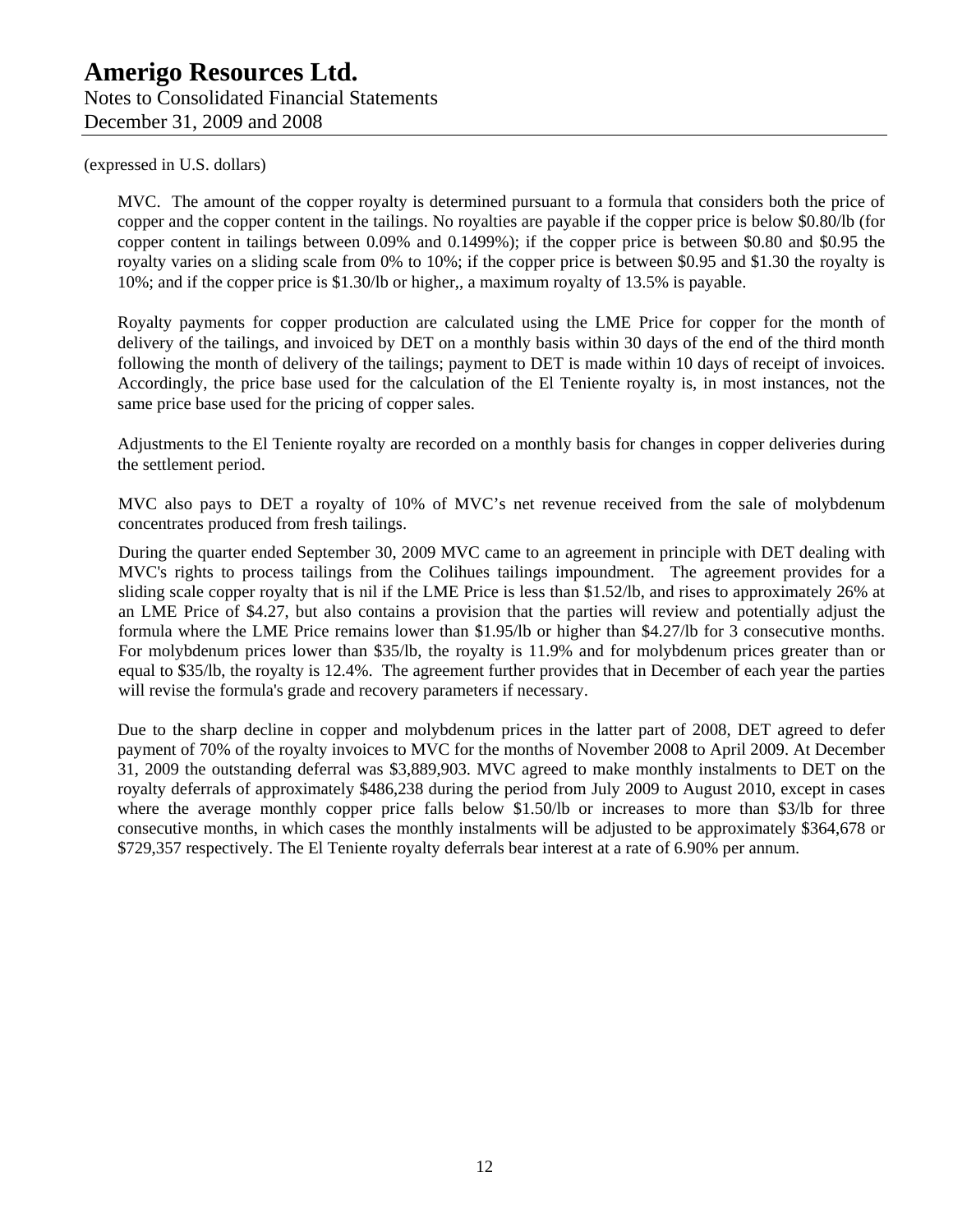## **9 Bank loans**

a) On October 20, 2009, MVC obtained from a Chilean bank a loan denominated in Unidades de Fomento ("UF"), a Chilean indexed monetary unit. The principal amount of the loan is UF167,600.28 (the equivalent of Chilean Pesos 3,500,000,000 or \$6,508,957 at the loan grant date). The loan was used to repay a Chilean Pesos 3,150,000,000 short-term loan with the same bank. The remaining Chilean Pesos 350,000,000 was used for working capital. The balance of the loan and accrued interest at December 31, 2009 was the equivalent of \$7,015,635,

The loan is repayable in eight equal quarterly instalments of UF20,950.035 from January 20, 2010 to October 20, 2011. The loan agreement provides for interest at an annual rate of 6.78%, and requires MVC to meet certain interest coverage and debt to equity ratios at June 30 and December 31 in each year during the term of the loan. MVC also agreed to allow the bank to maintain previously granted machinery and equipment collateral of approximately \$15.4 million. MVC was in compliance with debt covenants at December 31, 2009.

b) In December 2008 the Company obtained a \$5,000,000 loan from a Chilean bank. In May 2009 the loan was converted into a Chilean Peso loan. The loan has had several review dates, the current one being March 28, 2010. The loan bears interest at an annual rate of 6.21%. The balance of the loan and accrued interest at December 31, 2009 was the Chilean Peso equivalent of \$5,711,329.

## **10 Asset retirement obligations**

MVC is obligated through its operating contract with Codelco to remove the facilities and equipment used in its operations and to leave the land occupied by MVC's operations clean and clear within six months of expiry of the contract or any extensions thereof.

At the end of 2007, the Company obtained an independent assessment of site restoration costs of \$6.2 million, which was adjusted to reflect inflation (estimated at an annual rate of 4.5%), risk premium (estimated at 8%) and time value of money (estimated at 7%). The 2007 independent assessment of asset recovery values indicated it was necessary to make adjustments to prospective amortization charges. In 2007, the Company recorded a further increase to property, plant and equipment of \$2,275,995, with a corresponding increase to the asset retirement liability. The Company also revised the associated future income tax asset to \$190,908, derived from applying a 17% tax rate to the \$4,787,273 asset retirement obligation less the \$3,664,286 unamortized balance of the asset.

Management estimates that the revisions introduced by the 2007 assessment continue to hold true in the year ended December 31, 2009.

The liability is being accreted over time.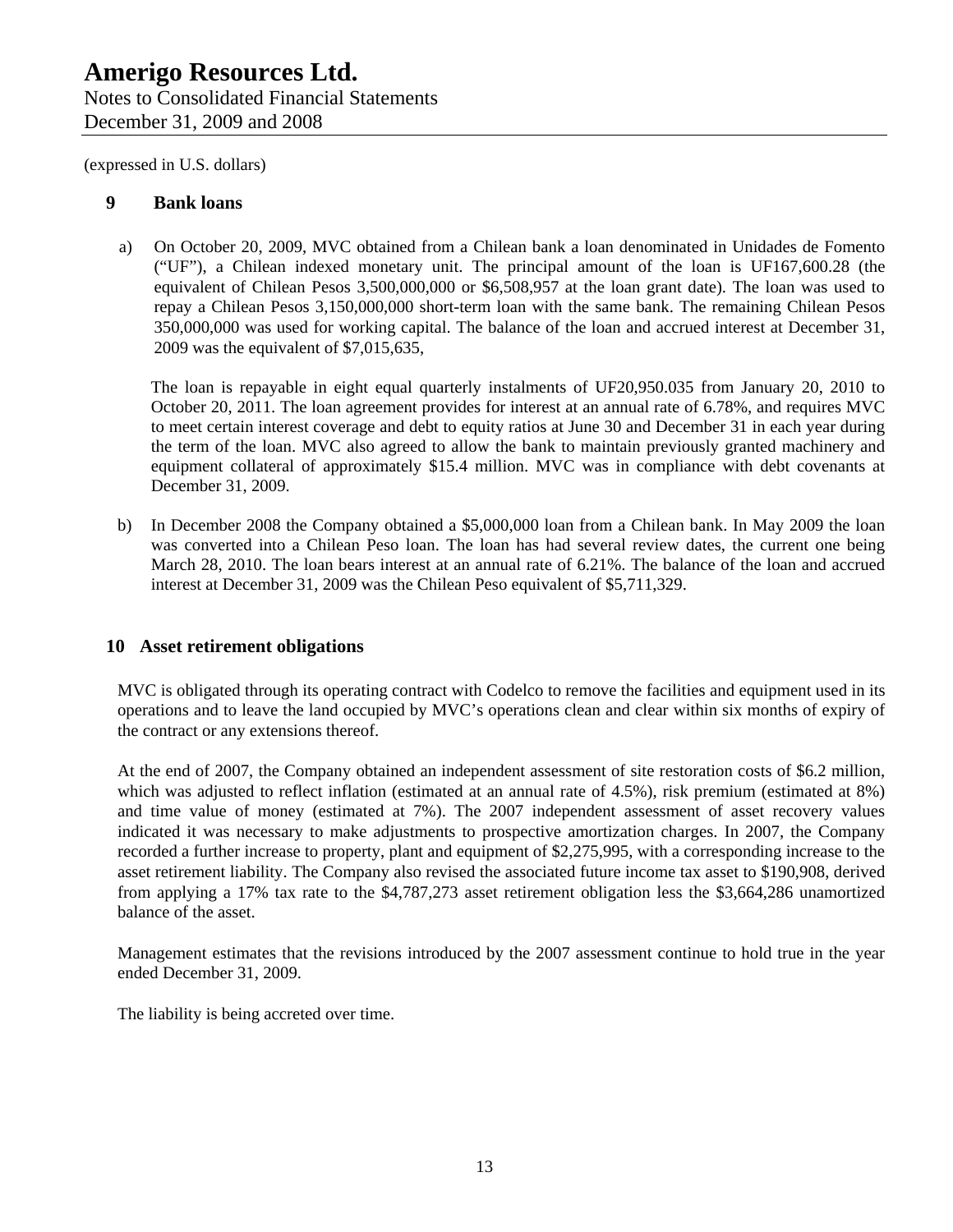A reconciliation of the provision for asset retirement obligations is as follows:

|                                                               | December 31,<br>2009 | December 31,<br>2008 |
|---------------------------------------------------------------|----------------------|----------------------|
| Balance – beginning of year<br>Arising from accretion expense | 5,122,382<br>358,567 | 4,787,273<br>335,109 |
| Balance – end of year                                         | 5,480,949            | 5,122,382            |

## **11 Related party transactions**

#### a) Non-controlling interests

Amerigo holds its interest in MVC through its subsidiary Amerigo International Holdings Corp. ("Amerigo International"). Amerigo International is controlled by Amerigo and is a wholly-owned subsidiary, except for certain outstanding Class A shares which are shown on Amerigo's balance sheet as Minority Interest at their book value of \$1,000. The Class A shares are owned indirectly by two directors and an associate of a director of Amerigo.

The holders of the Class A shares are not entitled to any dividend or to other participation in the profits of Amerigo International, except for a total royalty dividend calculated as follows:

- \$0.01 for each pound of copper equivalent produced by MVC or any successor entity to MVC if the price of copper is under \$0.80, or
- \$0.015 for each pound of copper equivalent produced by MVC or any successor entity to MVC if the price of copper is \$0.80 or more.

During the year ended December 31, 2009, royalty dividends totalling \$625,368 were paid or accrued to the Amerigo International Class A shareholders on the basis described above (2008: \$623,588). Royalty dividends are shown as Non-Controlling Interests in the Consolidated Statement of Operations. At December 31, 2009, \$65,741 of this amount remained outstanding (December 31, 2008: \$49,670).

b) Directors fees and remuneration to officers

During the year ended December 31, 2009 the Company paid or accrued \$922,616 in fees to companies associated with certain directors and officers of Amerigo (2008: \$635,597). Included in these fees are accrued bonuses of \$309,790 to senior management (2008: \$nil). In the same period, Amerigo paid or accrued \$93,230 in directors' fees to independent directors (2008: \$96,468). Directors' fees and remuneration to officers are categorized as Salaries, Management and Professional Fees in Amerigo's consolidated financial statements. At December 31, 2009, an aggregate amount of \$321,808 was due to directors and officers for bonuses payable, directors' fees and reimbursement of expenses s (December 31, 2008: \$17,244). These transactions were in the ordinary course of business and measured at the exchange amounts agreed to by the parties.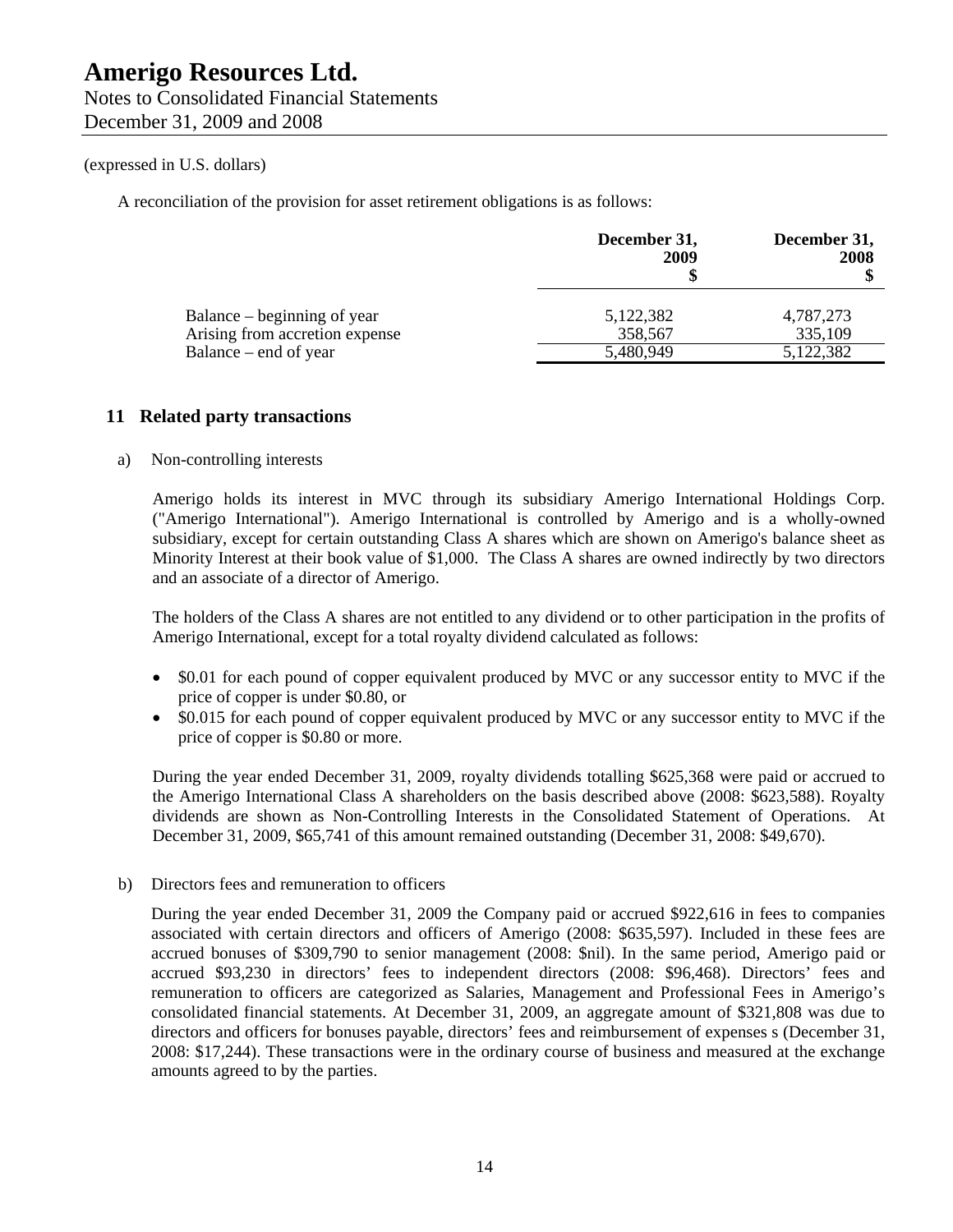In the year ended December 31, 2009 a total of 2,200,000 options were granted to directors and officers of the Company (2008: 985,000 options) (Note 12(c)).

- c) At December 31, 2009 one of Amerigo's officers acted as an officer and another as a director of Nikos Explorations Ltd., a company over which Amerigo exercises significant influence
- d) At December 31, 2009 one of Amerigo's directors acted as a director and one of Amerigo's officers acted as an officer of Candente Copper Corp., a company in which Amerigo holds an investment.
- e) At December 31, 2009 two of Amerigo's officers acted as officers and one of Amerigo's directors acted as a director of Los Andes Copper Ltd., a company in which Amerigo holds an investment.

## **12 Capital stock**

Authorized - Unlimited common shares without par value

a) Summary of capital stock issued in the year

On February 13, 2009 the Company completed a non-brokered private placement for gross proceeds of \$8,480,068 (Cdn\$10,500,000). In connection with the private placement, the Company issued 37,500,000 units at a price of Cdn\$0.28 per unit. Each unit consisted of one common share and one share purchase warrant. Each warrant entitles the holder to purchase one additional common share of the Company at a price of Cdn\$0.33 per share until February 15, 2010, and thereafter at a price of Cdn\$0.40 until February 14, 2011. The warrants issued were valued by the Company at \$1,266,142 (Note 12(e)). The Company also issued a further 1,244,400 units, valued at \$280,104, as finders' fees in respect of a portion of the private placement which is included in total share issuance costs of \$318,476. The warrants issued as finders' fees were valued by the Company at \$42,016 (Note 12(e)).

During the year ended December 31, 2009, a total of 2,340,000 warrants were exercised for \$724,735 in proceeds to the Company.

No shares were issued during the year ended December 31, 2008.

b) Purchase of shares for cancellation

Amerigo had in place a normal course issuer bid through the facilities of the Toronto Stock Exchange ("TSX"), whereby Amerigo was entitled to purchase for cancellation up to 2,000,000 of its common shares during the one-year period ended on November 13, 2008. During the year ended December 31, 2008, Amerigo purchased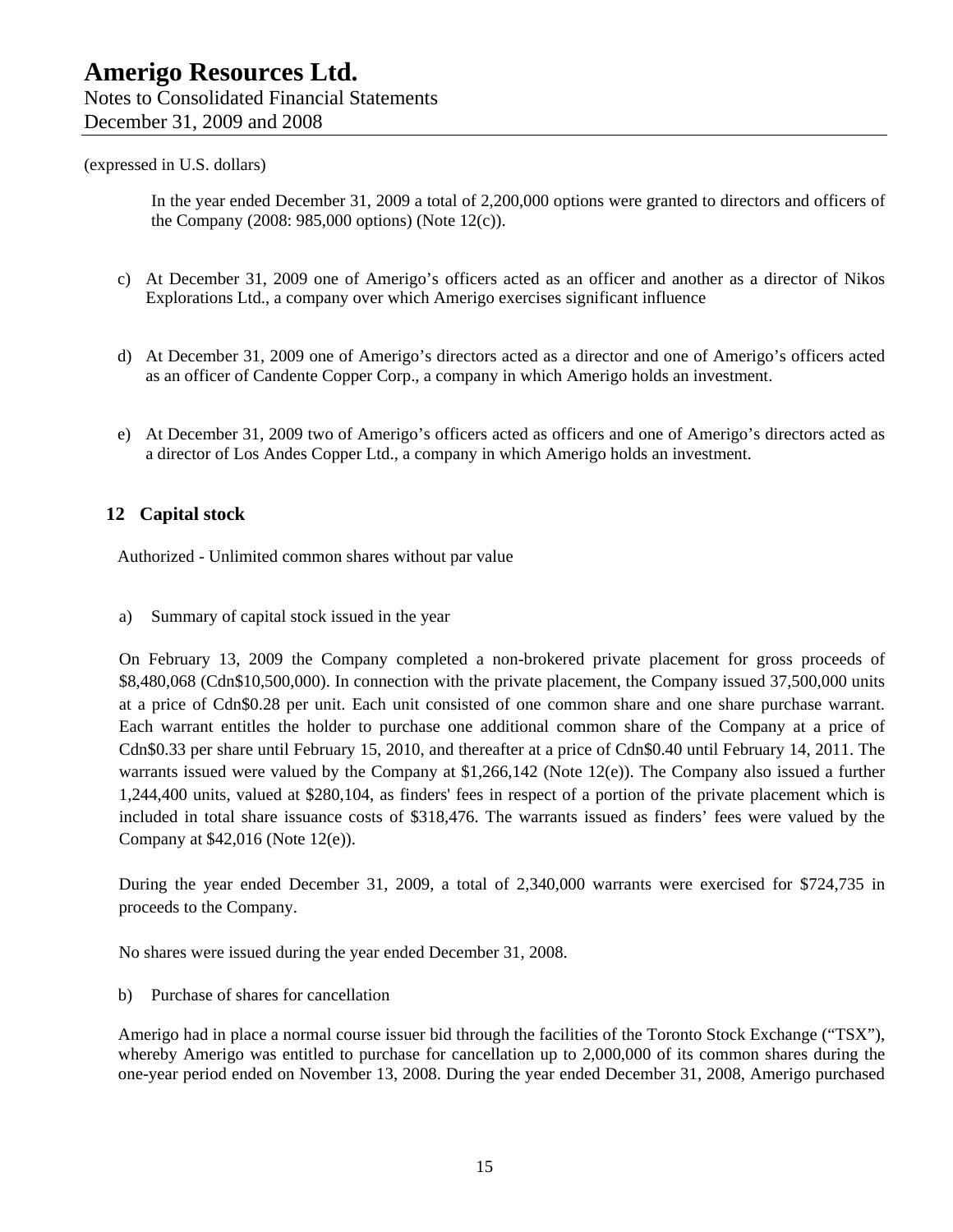and cancelled 1,001,200 shares at a total cost of \$1,589,328. The premium on the purchase of shares for cancellation amounted to \$1,001,534 and was applied against Retained Earnings.

#### c) Stock options

Amerigo established a stock option plan (the "Plan") on April 2, 2003, which was amended on June 24, 2009. Amerigo's Board of Directors (the "Board") administers the Plan, whereby it may from time to time grant options to purchase common shares of Amerigo to directors, officers, key employees and certain other persons who provide services to the Company. In accordance with the current terms and provisions of the Plan, the maximum aggregate number of common shares issuable under the Plan must not exceed 10% of Amerigo's issued and outstanding common shares at the date of any grant, on a non-diluted basis. The exercise price of an option is determined by the Board, but can be no less than the closing price of Amerigo's common shares on the TSX on the day preceding the date of grant, less the maximum discount permitted by the policies of the TSX and subject to the minimum exercise price per common share permitted by the TSX. Options must be exercised within a five-year period from the date of grant. Vesting periods are determined by the Board.

A summary of the Company's stock options at December 31, 2009 and December 31, 2008 and the changes for the twelve-month periods ending on those dates is presented below:

|                                               | <b>Twelve months ended</b><br>December 31,<br>2009 |                                                      |                        | <b>Twelve months ended</b><br>December 31,<br>2008 |
|-----------------------------------------------|----------------------------------------------------|------------------------------------------------------|------------------------|----------------------------------------------------|
|                                               | <b>Outstanding</b><br>options                      | Weighted<br>average<br>exercise<br>price<br>$Cdn$ \$ | Outstanding<br>options | Weighted<br>average<br>exercise<br>price<br>Cdn\$  |
| Balance – start of year<br>Granted<br>Expired | 4,420,000<br>2,400,000<br>(150,000)                | 2.32<br>0.33<br>2.00                                 | 3,365,000<br>1,055,000 | 2.38<br>2.13                                       |
| Outstanding<br>Exercisable                    | 6,670,000<br>6,670,000                             | 1.61<br>1.61                                         | 4,420,000<br>4,420,000 | 2.32<br>2.32                                       |

On November 3, 2009, Amerigo granted stock options to purchase an aggregate of 100,000 common shares to two directors of MVC, with an exercise price of Cdn\$0.68 per share, expiring on November 3, 2014. The options vested on grant.

On March 27, 2009, Amerigo granted stock options to purchase an aggregate of 2,300,000 common shares to directors, officers, consultants and employees of the Company, with an exercise price of Cdn\$0.31 per share, expiring on March 27, 2014. The options vested in four equal quarterly instalments, on March 27, April 1, July 1 and October 1, 2009.

A total of 150,000 stock options at an exercise price of Cdn\$2.00 per share expired unexercised on October 5, 2009.

On March 20, 2008, Amerigo granted stock options to purchase an aggregate of 1,055,000 common shares to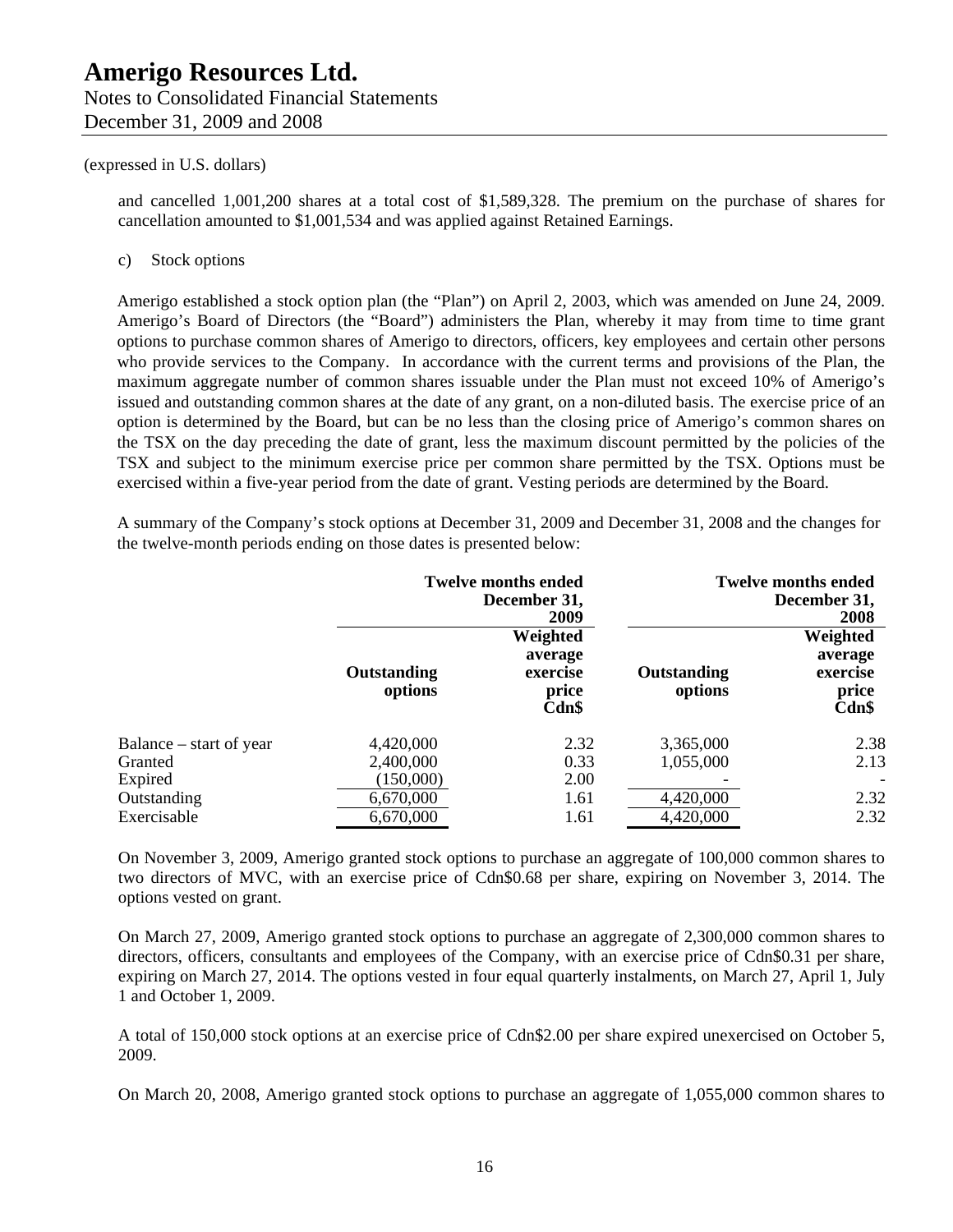directors, officers and employees of the Company, with an exercise price of Cdn\$2.13 per share, expiring on March 20, 2013. The options vested in four equal quarterly instalments, on March 20, April 1, July 1 and October 1, 2008.

The following stock options were outstanding and exercisable as at December 31, 2009:

| Range of exercise<br>prices<br>Cdn\$ | <b>Number</b><br>exercisable | Weighted average<br>remaining contractual life | <b>Weighted average</b><br>exercise price<br>Cdn\$ |
|--------------------------------------|------------------------------|------------------------------------------------|----------------------------------------------------|
| $0.31$ to 1.60                       | 2,400,000                    | 4.26 years                                     | 0.33                                               |
| 1.60 to 2.40                         | 2,900,000                    | 2.45 years                                     | 2.16                                               |
| 2.40 to 2.71                         | 1,370,000                    | $1.18$ years                                   | 2.69                                               |
|                                      | 6,670,000                    |                                                |                                                    |

#### d) Warrants

As part of its February 13, 2009 private placement, the Company issued 38,744,400 warrants exercisable at a price of Cdn\$0.33 per share to February 15, 2010 and thereafter at a price of Cdn\$0.40 per share until February 14, 2011. At December 31, 2009, 2,340,000 of the warrants had been exercised (Note 12(a)).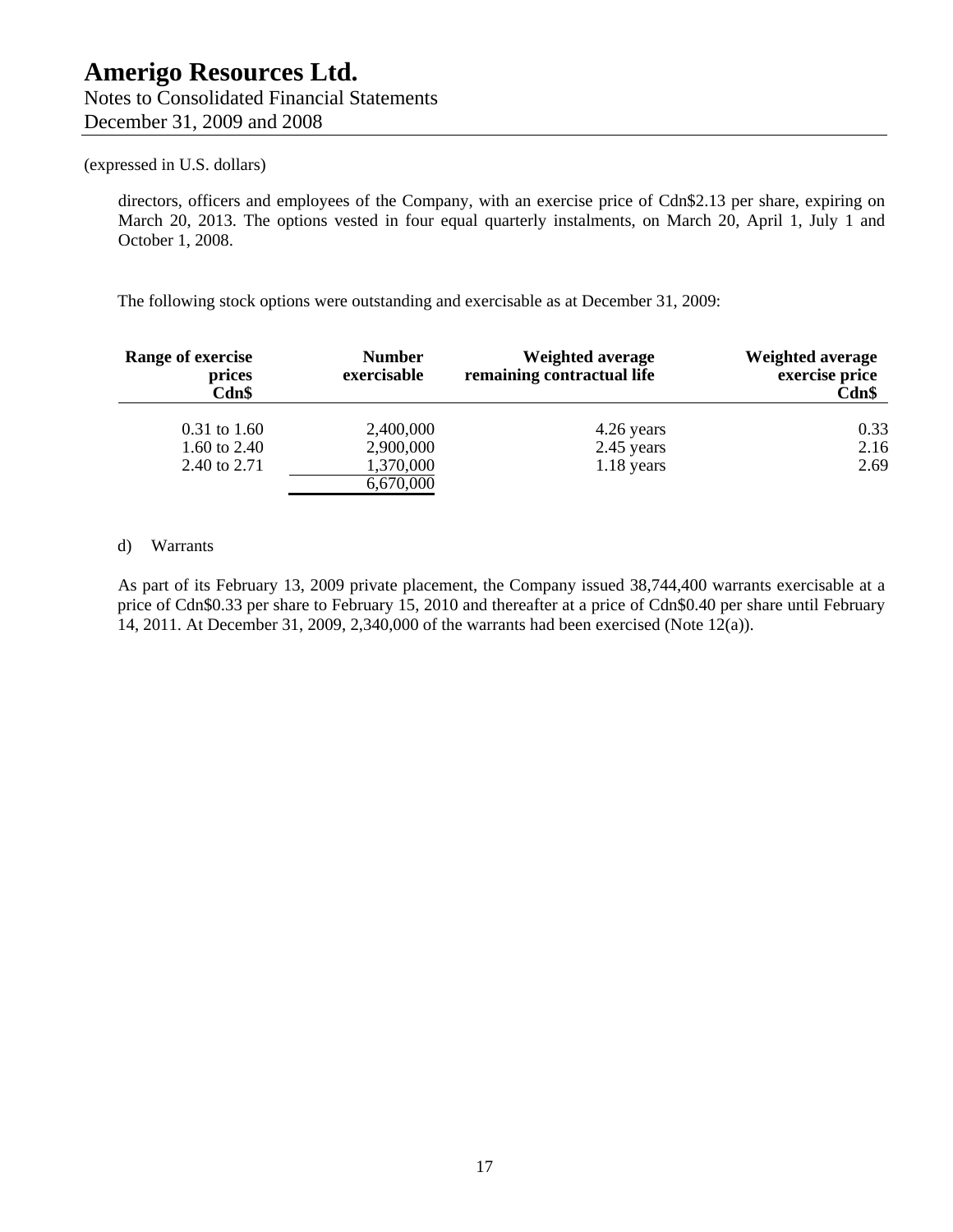## Notes to Consolidated Financial Statements December 31, 2009 and 2008

## (expressed in U.S. dollars)

A summary of the Company's warrants at December 31, 2009 and 2008, and the changes for the twelve-month periods ending on those dates is presented below:

|                                 |                                | <b>Year ended</b><br>December 31,<br>2009         |                         | <b>Year ended</b><br>December 31,<br>2008            |
|---------------------------------|--------------------------------|---------------------------------------------------|-------------------------|------------------------------------------------------|
|                                 | <b>Outstanding</b><br>warrants | Weighted<br>average<br>exercise<br>price<br>Cdn\$ | Outstanding<br>warrants | Weighted<br>average<br>exercise<br>price<br>$Cdn$ \$ |
| Outstanding $-$ start of period |                                |                                                   |                         |                                                      |
| Granted                         | 38,744,400                     | 0.33                                              |                         | $\overline{a}$                                       |
| Exercised                       | (2,340,000)                    | 0.33                                              |                         |                                                      |
| Outstanding $-$ end of period   | 36,404,400                     | 0.33                                              |                         | $\overline{\phantom{0}}$                             |
| Exercisable                     | 36,404,400                     | 0.33                                              |                         | $\overline{\phantom{0}}$                             |

## e) Value assigned to stock options and warrants

|                                                   | December 31,<br>2009 | December 31,<br>2008 |
|---------------------------------------------------|----------------------|----------------------|
| Balance – beginning of period                     | 2,433,377            | 1,949,218            |
| Warrants vested                                   | 1,308,158            |                      |
| Options vested                                    | 255,063              | 484,159              |
| Transfer to capital stock on exercise of warrants | (79,007)             |                      |
| Balance – end of period                           | 3,917,591            | 2,433,377            |

The Company estimated the fair value of options granted based on the Black-Scholes Option Pricing Model using the following assumptions:

|                                 | 2009      | 2008      |
|---------------------------------|-----------|-----------|
| Expected dividend yield         |           | 6.10%     |
| Expected stock price volatility | 47.96%    | 47.29%    |
| Risk-free interest rate         | 1.52%     | 2.91%     |
| Expected life of options        | 3.6 years | 2.3 years |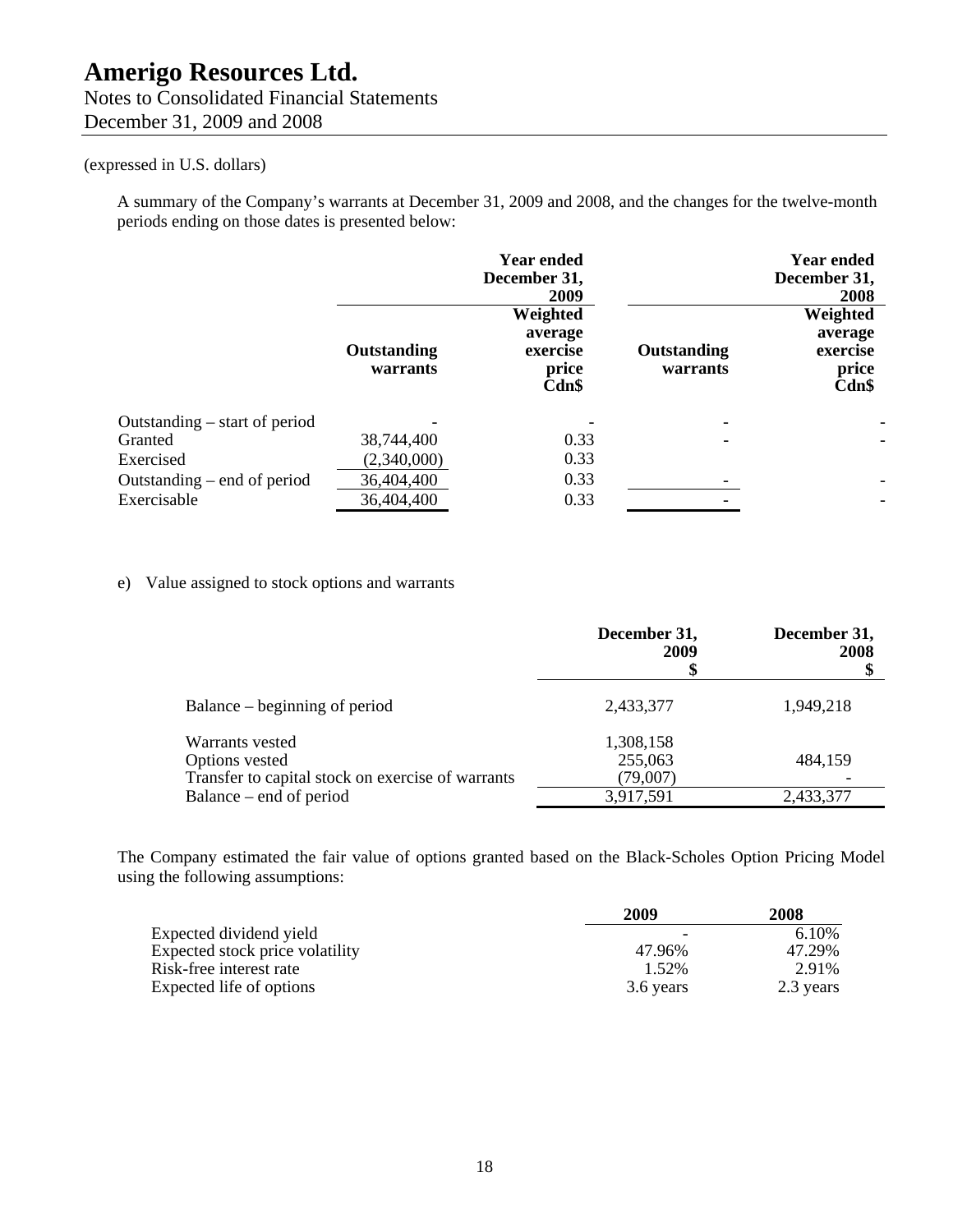The Company estimated the fair value of warrants granted based on the Black-Scholes Option Pricing Model using the following assumptions:

|                                 | 2009    | 2008 |
|---------------------------------|---------|------|
| Expected dividend yield         |         |      |
| Expected stock price volatility | 47.04%  |      |
| Risk-free interest rate         | 1.20%   |      |
| Expected life of warrants       | 2 years |      |

#### f) Dividends

No dividends were declared or paid in the year ended December 31, 2009.

On February 27, 2008 Amerigo declared a semi-annual dividend of Cdn 6.5¢ per share that was paid on April 2, 2008 to shareholders of record as of March 25, 2008, for a total of \$6,018,524. On July 24, 2008, the Board of Directors of Amerigo declared a semi-annual dividend of Cdn 6.5 $\varphi$  per share that was paid on September 5, 2008 to shareholders of record as of August 22, 2008, for a total of \$5,784,475.

## **13 Investments**

|                                                                   | December 31, December 31,<br>2009 | 2008      |
|-------------------------------------------------------------------|-----------------------------------|-----------|
| Other investments                                                 | 6,754,790                         | 1,773,215 |
| Equity instrument $-$<br>Common shares of Nikos Explorations Ltd. |                                   | 82,220    |
|                                                                   | 6,754,790                         | 1,855,435 |

#### a) Other investments

At various dates during 2007 and 2008, the Company acquired for investment purposes 10.8 million common shares of Candente Copper Corp. ("Candente", formerly Candente Resource Corp.), an issuer listed on the Toronto, Lima and Frankfurt Stock Exchanges, at an aggregate cost of \$15,861,986. Adjustments to fair value are required at each balance sheet date. Given that the Company's investment in Candente is designated as "available for sale" for accounting purposes, which means it is an investment that is not held for trading, gains or losses arising from changes in fair value are recorded in Accumulated Other Comprehensive Income (Loss) in the Company's Balance Sheet until the investment is sold or management determines that an other than temporary impairment in the value of the investment has occurred, at which time gains or losses are transferred into earnings. At December 31, 2008 Candente's closing share price was Cdn\$0.16 per share, and the market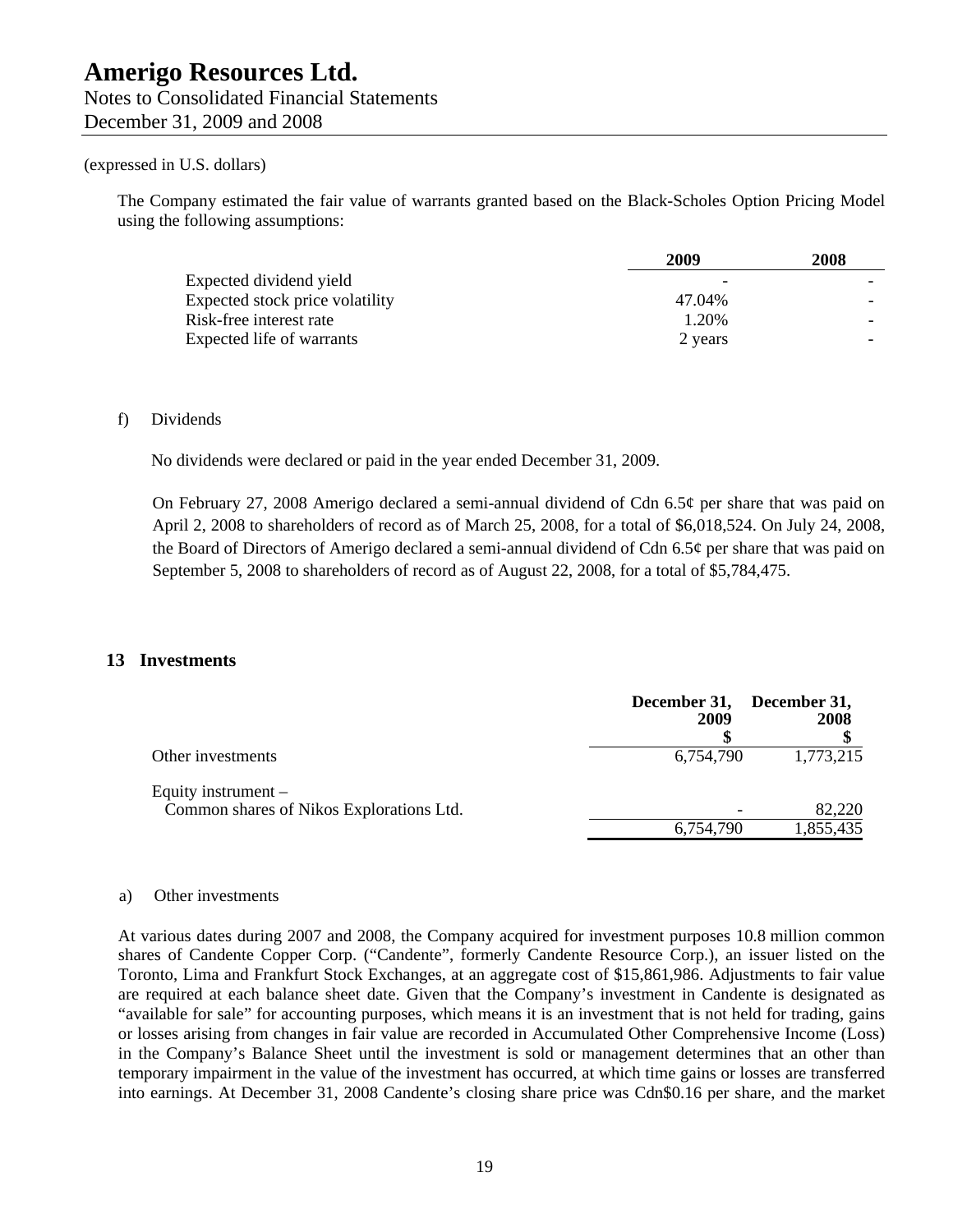value of the Company's approximately 13% investment in Candente was \$1,412,488. Management determined that the decline in Candente's market value met the characteristics of an "other than temporary impairment", and a reduction of \$14,449,498 to the fair value of the Company's investment in Candente was recorded in earnings. At December 31, 2009 Candente's closing share price was Cdn\$0.59 and the fair value of the Company's approximately 13% investment was \$6,067,199. During the year ended December 31, 2009 the Company recorded other comprehensive income of \$4,654,711 for the fair value appreciation of this investment during the year.

At various dates during 2007 and 2008, the Company acquired for investment purposes 8 million common shares of Los Andes Copper Ltd. ("Los Andes"), an issuer listed on the TSXV, at an aggregate cost of \$3,946,908. Adjustments to fair value are required at each balance sheet date, as the Company's investment in Los Andes is designated as "available for sale" for accounting purposes. At December 31, 2008 Los Andes's closing share price was Cdn\$0.055 per share, and the market value of the Company's approximately 4% investment was \$360,727. Management determined that the decline in market value of this investment met the characteristics of an "other than temporary impairment", and a reduction of \$3,586,181 to its fair value was recorded in earnings. At December 31, 2009 Los Andes's closing share price was Cdn\$0.09 and the fair value of the Company's approximately 4% investment was \$687,591. During the year ended December 31, 2009 the Company recorded other comprehensive income of \$326,864 for the fair value appreciation of this investment during the year.

In fiscal 2009, the Company recorded an unrealized tax expense associated with the fair value appreciation of these investments of \$1,303,130, as a reduction to Accumulated Other Comprehensive Income in the Company's Balance Sheet.

#### b) Equity investment

Amerigo accounts for its investment in Nikos using the equity method, given that Amerigo is considered to have significant influence over this company. During the year ended December 31, 2009 the Company recorded an equity investment loss of \$82,220 on its investment in Nikos, fully impairing the investment's carrying value. At December 31, 2009, Amerigo held 11,666,667 common shares of Nikos, which represent approximately 26% of Nikos's issued and outstanding common shares at that date. At December 31, 2009 Nikos's closing share price was Cdn\$0.04 per share.

## **14 Income Taxes**

The components of the tax expense net of recoveries were as follows:

|                   | December 31,<br>2009     | December 31,<br>2008     |  |
|-------------------|--------------------------|--------------------------|--|
| Current<br>Future | (2,703,376)<br>4,336,031 | (2,258,864)<br>(317,991) |  |
|                   | 1,632,655                | (2,576,855)              |  |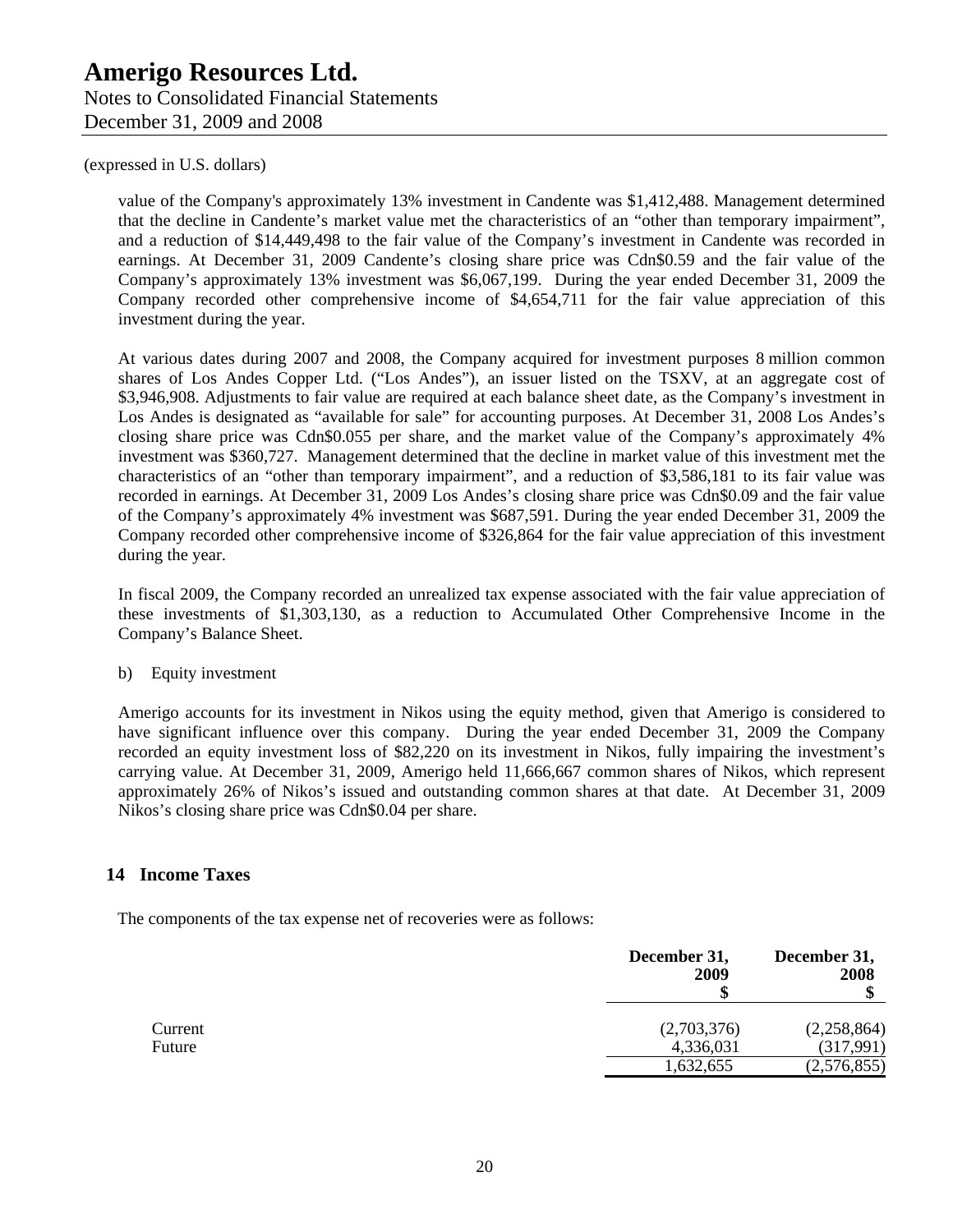Notes to Consolidated Financial Statements December 31, 2009 and 2008

## (expressed in U.S. dollars)

The reconciliation of the combined Canadian federal and provincial statutory income tax rate to the effective tax rate is as follows:

|                                                               | December 31,<br>2009 | December 31,<br>2008 |
|---------------------------------------------------------------|----------------------|----------------------|
|                                                               | \$                   |                      |
| Combined federal and provincial statutory tax rate            | 30%                  | 31%                  |
| Income tax at statutory rates                                 | 368,729              | (6,491,435)          |
| Difference in foreign tax rates                               | (361,291)            | 1,642,437            |
| Other non deductible items, Canada                            | 162,217              | 180,787              |
| Other non deductible items, Chile                             | (255, 025)           | 315,702              |
| Foreign permanent tax differences                             | 797,569              | (832,528)            |
| Tax benefits of capital loss not previously recognized        |                      | (14,015)             |
| Non-taxable portion of loss on disposal of available for sale |                      |                      |
| investments                                                   |                      | 780,836              |
| Change in tax rates, Canada                                   | 800,432              | 633,241              |
| Change in valuation allowance                                 | 654,303              | 1,638,456            |
| Other local taxes                                             |                      | 52,163               |
| Other comprehensive income movement on write-down of          |                      |                      |
| investments                                                   | (485,099)            | (557, 542)           |
| Share issue costs not expensed, Canada                        | (86, 838)            |                      |
| Other                                                         | 37,658               | 75,043               |
| Income tax expense (recovery)                                 | 1,632,665            | (2,576,855)          |

Future income taxes are provided to account for temporary differences. The significant components of future income tax assets and liabilities at December 31, 2009 and December 31, 2008 are as follows:

|                                               | December 31,<br>2009 | December 31,<br>2008      |
|-----------------------------------------------|----------------------|---------------------------|
|                                               | \$)                  | $\left( \text{\$}\right)$ |
| <b>Future income tax assets</b>               |                      |                           |
| Unused non-capital losses, Canada             | 1,336,954            | 814,991                   |
| Unused net capital losses, Canada             | 92,471               | 73,197                    |
| Unrealized foreign exchange, Canada           | 92,576               |                           |
| Resource assets, Canada                       | 340,753              | 310,610                   |
| Charitable donations, Canada                  | 3,177                | 2,830                     |
| Plant and equipment, Canada                   | 3,189                | 3,938                     |
| Other intangible assets, Canada               | 153,042              | 122,478                   |
| Available for sale securities, Canada         | 798,296              | 725,965                   |
| Available for sale securities, Chile          | 709,754              | 1,851,357                 |
| Intercompany receivable, Canada               | 13,797               |                           |
| Other deductible temporary differences, Chile | 932,137              | 870,805                   |
|                                               | 4,476,146            | 4,776,171                 |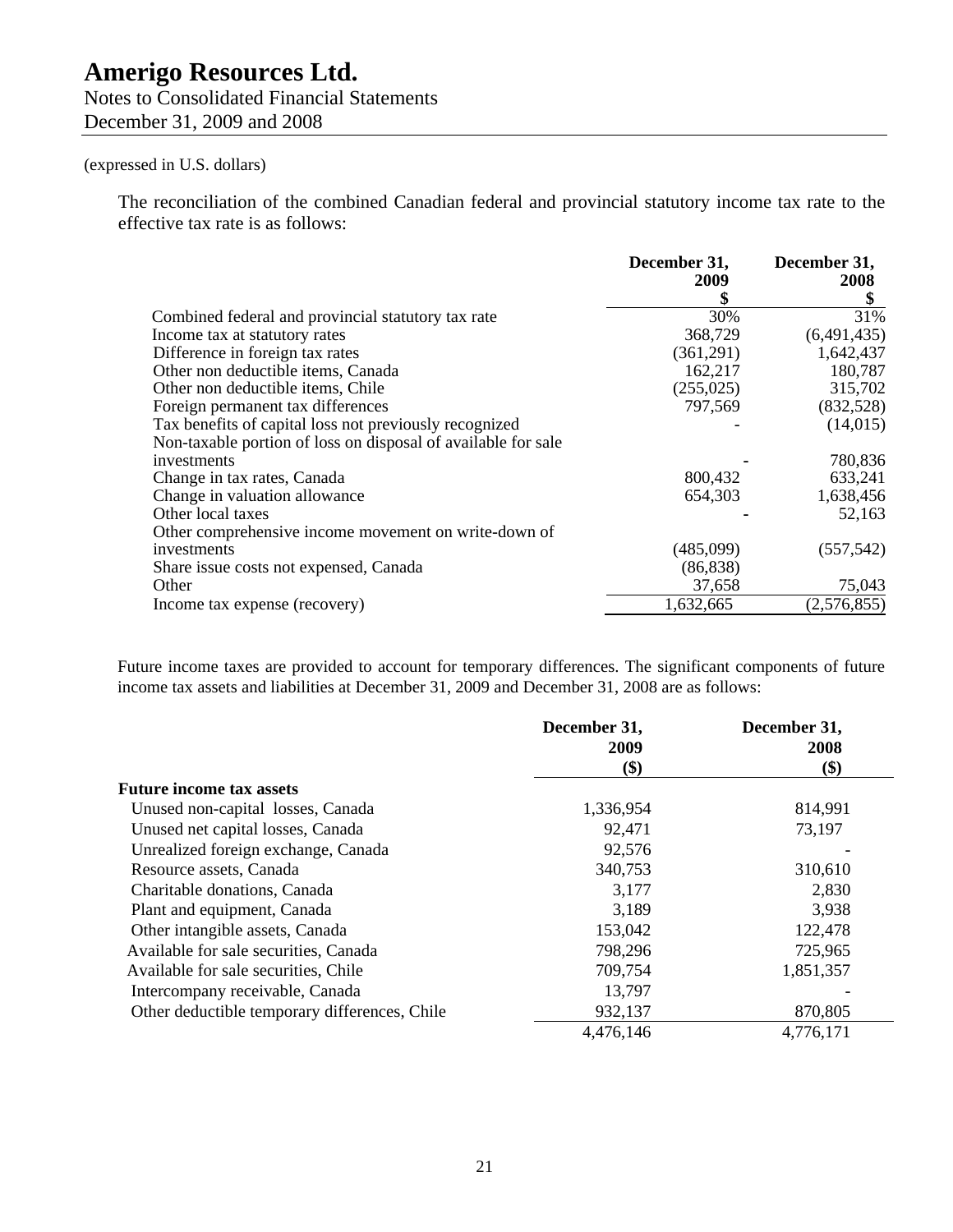Notes to Consolidated Financial Statements December 31, 2009 and 2008

(expressed in U.S. dollars)

| <b>Future income tax liabilities</b>                |              |             |
|-----------------------------------------------------|--------------|-------------|
| Intercompany payable, Canada                        | (13,797)     |             |
| Unrealized foreign exchange, Canada                 | (38, 810)    |             |
| Plant and equipment, Chile                          | (9,993,785)  | (6,595,672) |
| Contractual right                                   | (940, 987)   | (1,010,006) |
|                                                     | (10,987,379) | (7,605,678) |
| Net future tax liability before valuation allowance | (6,511,233)  | (2,829,507) |
| Less valuation allowance, Canada                    | (2,781,648)  | (2,127,344) |
| Net future tax liability                            | (9,292,881)  | (4,956,851) |

As at December 31, 2009, the Company had non-capital losses and capital losses in Canada of approximately \$5,384,000 and \$740,000 respectively, carried forward for tax purposes. The Company also has cumulative exploration, development and depletion expenses in Canada of \$1,363,000 carried forward.

These amounts carried forward are available to reduce taxable income in future years.

The non-capital losses in Canada expire in the years presented below:

|      | \$        |
|------|-----------|
| 2015 | 56,000    |
| 2027 | 1,460,000 |
| 2028 | 2,144,000 |
| 2029 | 1,688,000 |
|      | 5,348,000 |

Capital losses in Canada are \$740,000. Net capital losses can be carried forward indefinitely.

The Canadian resource pools consist of the following amounts. The cumulative exploration, development and depletion expenses can be carried forward indefinitely.

| <b>Cumulative Canadian Exploration Expenses</b> | 1,075,000 |
|-------------------------------------------------|-----------|
| Foreign Exploration and Development Expenses    | 288,000   |
|                                                 | 1,363,000 |

As at December 31, 2009 the Company had no material unused tax losses in Chile.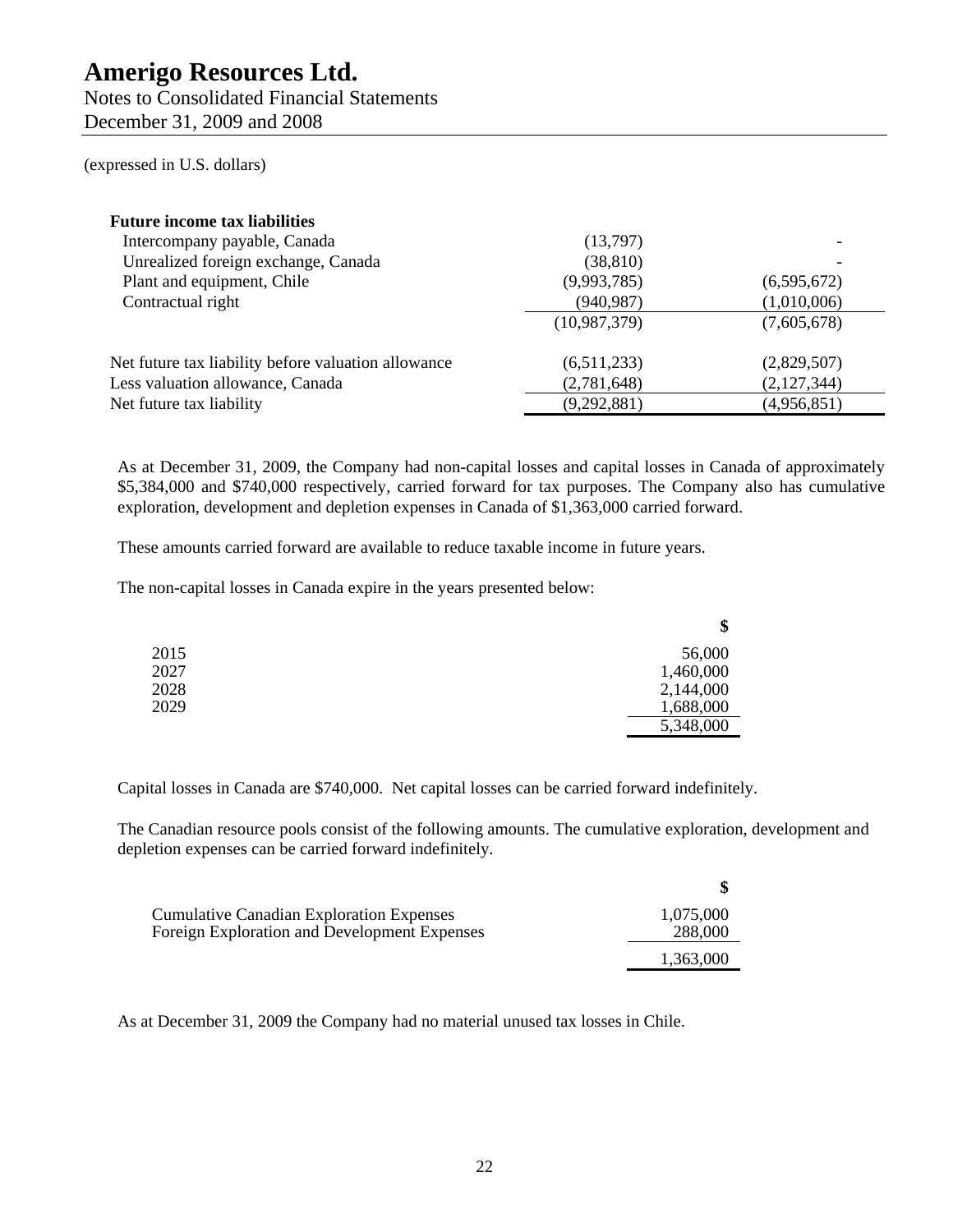The Company has non-resident subsidiaries that have undistributed earnings. Provisions have not been recorded for taxes that may arise on repatriation of these earnings, as the Company does not plan to repatriate these undistributed earnings in the foreseeable future.

## **15 Supplemental Disclosure with Respect to Cash Flows**

|                                                          | December 31,<br>2009 | December 31,<br>2008 |
|----------------------------------------------------------|----------------------|----------------------|
|                                                          | \$)                  | \$)                  |
| Cash paid during the year for interest                   | 1,649,253            | 376,871              |
| Cash paid during the year for income taxes               | 900,733              | 3,993,714            |
| Change in accounts payable related to the acquisition of |                      |                      |
| plant and equipment                                      | 773,395              | 131,603              |
| Cash paid during the year for dividends to minority      |                      |                      |
| interests                                                | 609,297              | 635,652              |
| Cash paid during the year for dividends                  |                      | 11,802,999           |

|                  | December 31, | December 31, |
|------------------|--------------|--------------|
|                  | 2009         | 2008         |
|                  | (\$)         | \$)          |
| Cash             | 3,443,792    | 2,895,170    |
| Cash equivalents | 3,747,301    | 291,914      |
|                  | 7,191,093    | 3,187,084    |

## **16 Accounting for Financial Instruments**

#### *Fair Values*

The Company's financial instruments consist of cash and cash equivalents, accounts receivable, investments, accounts payable and accrued liabilities, El Teniente royalty payable, bank loans, Enami loans and other payables. Financial instruments are initially recognized at fair value with subsequent measurement depending on classification as described below. Classification of financial instruments depends on the purpose for which the financial instruments were acquired or issued, their characteristics, and the Company's designation of such instruments.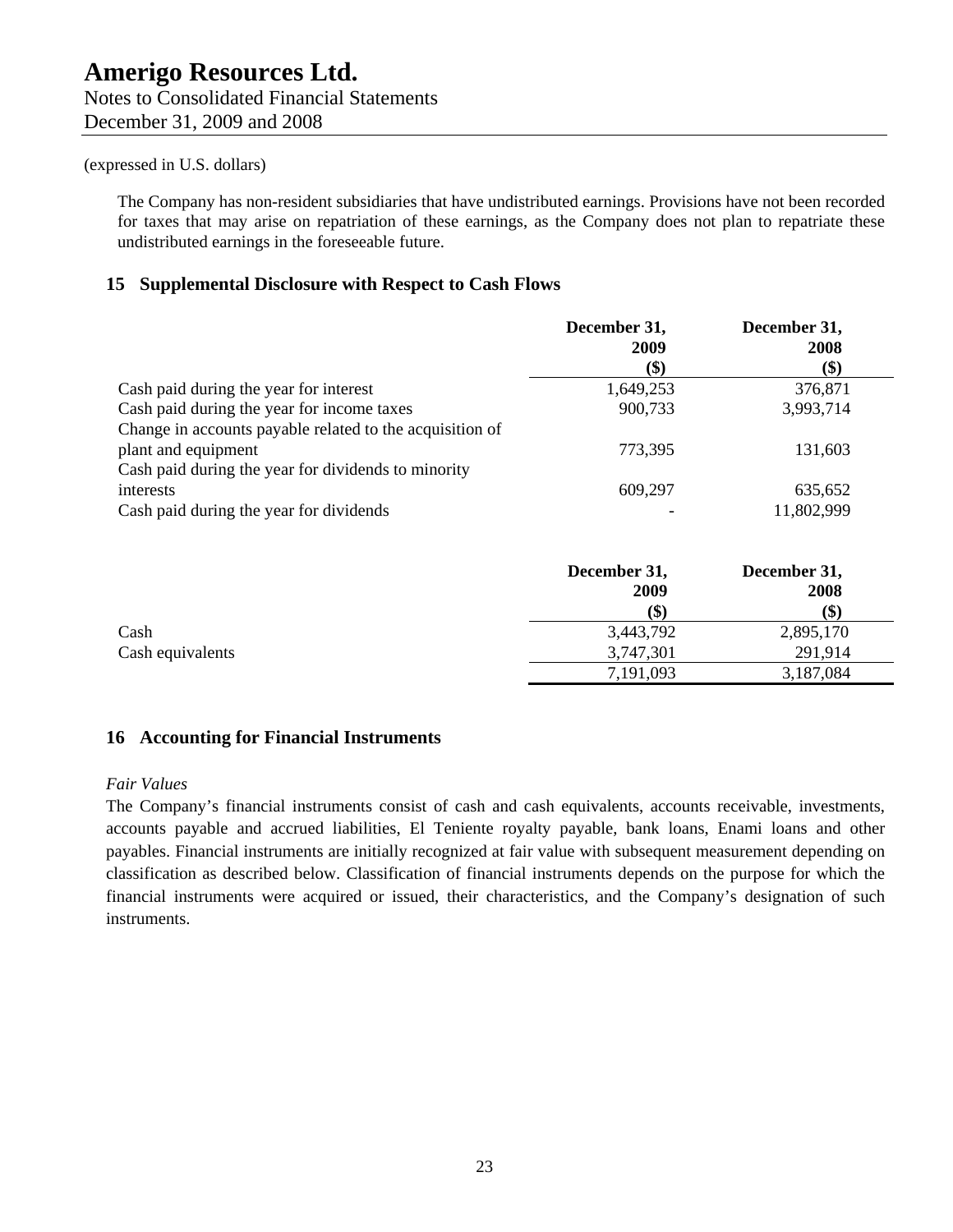## Notes to Consolidated Financial Statements December 31, 2009 and 2008

(expressed in U.S. dollars)

The following table provides a comparison of carrying and fair values of each classification of financial instrument as at December 31, 2009:

|                                        | <b>Loans</b> and<br>receivables | <b>Available</b><br>for sale | <b>Held for</b><br>trading | <b>Other</b><br>financial<br>liabilities | <b>Total fair</b><br>value |
|----------------------------------------|---------------------------------|------------------------------|----------------------------|------------------------------------------|----------------------------|
|                                        | \$                              | \$                           | \$                         | \$                                       | \$                         |
| Cash $\&$ cash equivalents             |                                 |                              | 7,191,093                  |                                          | 7,191,093                  |
| Accounts receivable                    | 19,144,815                      |                              |                            |                                          | 19,144,815                 |
| Investments                            |                                 | 6,754,790                    |                            |                                          | 6,754,790                  |
| Accounts payable & accrued liabilities |                                 |                              |                            | 9,999,369                                | 9,999,369                  |
| El Teniente royalty payable            |                                 |                              |                            | 11,474,509                               | 11,474,509                 |
| Bank loans                             |                                 |                              |                            | 12,726,964                               | 12,726,964                 |
| Enami loans                            |                                 |                              |                            | 8,523,632                                | 8,523,632                  |
| Other payables                         |                                 |                              |                            | 1,434,383                                | 1,434,383                  |

The Company has made the following classifications for its financial instruments:

Cash and cash equivalents are classified as "Assets held for trading" and are measured at fair value at the end of each period with any resulting gains or losses recognized in operations. Accounts receivable are classified as "Receivables and loans" and are recorded at amortized cost using the effective interest rate method, which upon their initial measurement is equal to their fair value. Subsequent measurement of trade receivables is at amortized cost, which usually corresponds to the amount initially recorded less any allowance for doubtful accounts. Other investments have been designated as "Available for sale." Accordingly, gains or losses arising from changes in fair value are recorded as Other Comprehensive Income and included in Accumulated Other Comprehensive Income in the Company's Balance Sheet until the investments are sold or management determines that other than temporary impairments in the value of the investments have occurred, at which time the accumulated gains or losses are transferred to earnings. Accounts payable and accrued liabilities, El Teniente royalty payable, bank loans and other liabilities are classified as "Other financial liabilities" and are measured at amortized cost using the effective interest rate method.

During 2009, CICA Handbook Section 3862, Financial Instruments – Disclosures, was amended to require disclosures about the inputs to fair value measurements, including their classification within a hierarchy that prioritizes the inputs to fair value measurement. The three levels of the fair value hierarchy are:

- Level 1 Unadjusted quoted prices in active markets for identical assets and liabilities;
- Level 2 Inputs other than quoted prices that are observable for the asset or liability directly or indirectly and
- Level 3 Inputs that are not based on observable market data.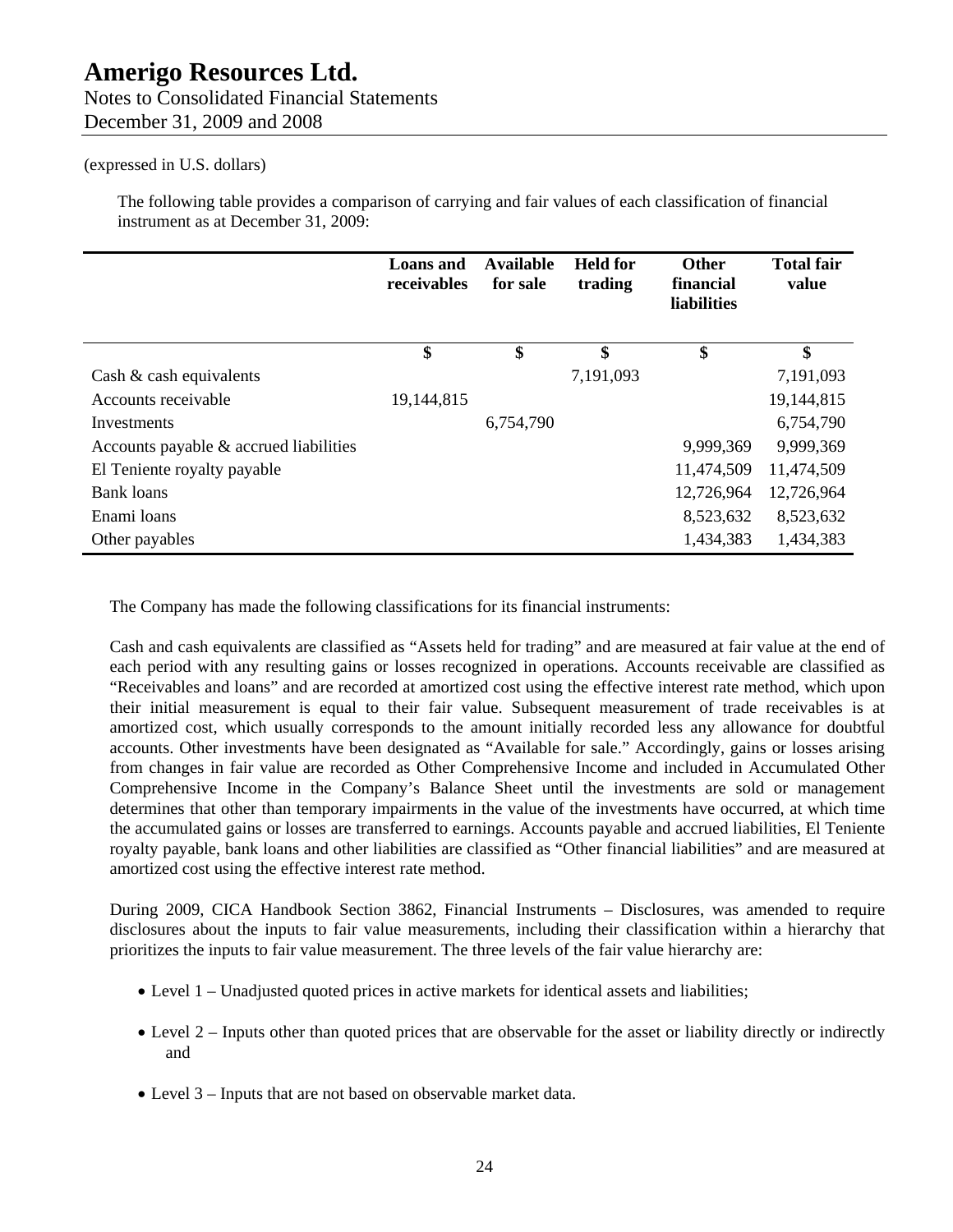Notes to Consolidated Financial Statements December 31, 2009 and 2008

#### (expressed in U.S. dollars)

At December 31, 2009, the Company's financial instruments which are measured at fair value on a recurring basis were cash and cash equivalents and investments. These financial instruments were classified as "level 1" financial instruments.

## *Credit Risk*

Financial instruments that potentially subject the Company to credit risk consist of cash and cash equivalents and accounts receivable. The Company has an Investment Policy which requires that cash and cash equivalents can only be deposited in investments with certain minimum credit ratings. Cash and cash equivalents are maintained with financial institutions in Canada and Chile and are redeemable on demand. The carrying amount of financial assets recorded in the financial statements, net of any allowances for losses, represents the Company's maximum exposure to credit risk.

#### *Foreign Exchange Risk*

The Company faces foreign exchange risk exposures arising from transactions denominated in foreign currencies. The Company's main foreign exchange risks arise with respect to the Canadian dollar and the Chilean Peso. Copper and molybdenum sales are denominated in US dollars, and the majority of operating expenses are in Chilean Pesos. The Company has elected not to actively manage this exposure at this time. Notwithstanding, the Company continuously monitors this exposure to determine if any mitigation strategies become necessary. Based on the balances as at December 31, 2009, a 1% increase (decrease) in the Chilean Peso/US dollar or on the Canadian dollar/US dollar exchange rates on that day would have resulted in a increase or decrease of approximately \$355,786 and \$26,331 in earnings, respectively, before income taxes. There would be no effect in other comprehensive income.

## *Liquidity Risk*

Liquidity risk is the risk that the Company will not be able to meet its financial obligations as they fall due. The Company manages liquidity risk through close controls on cash requirements and regular updates to short-term cash flow projections, by maintaining strong banking relationships in Chile where the Company has historically obtained short term debt facilities to meet working capital requirements and by raising additional capital for investment or operations as required from time to time.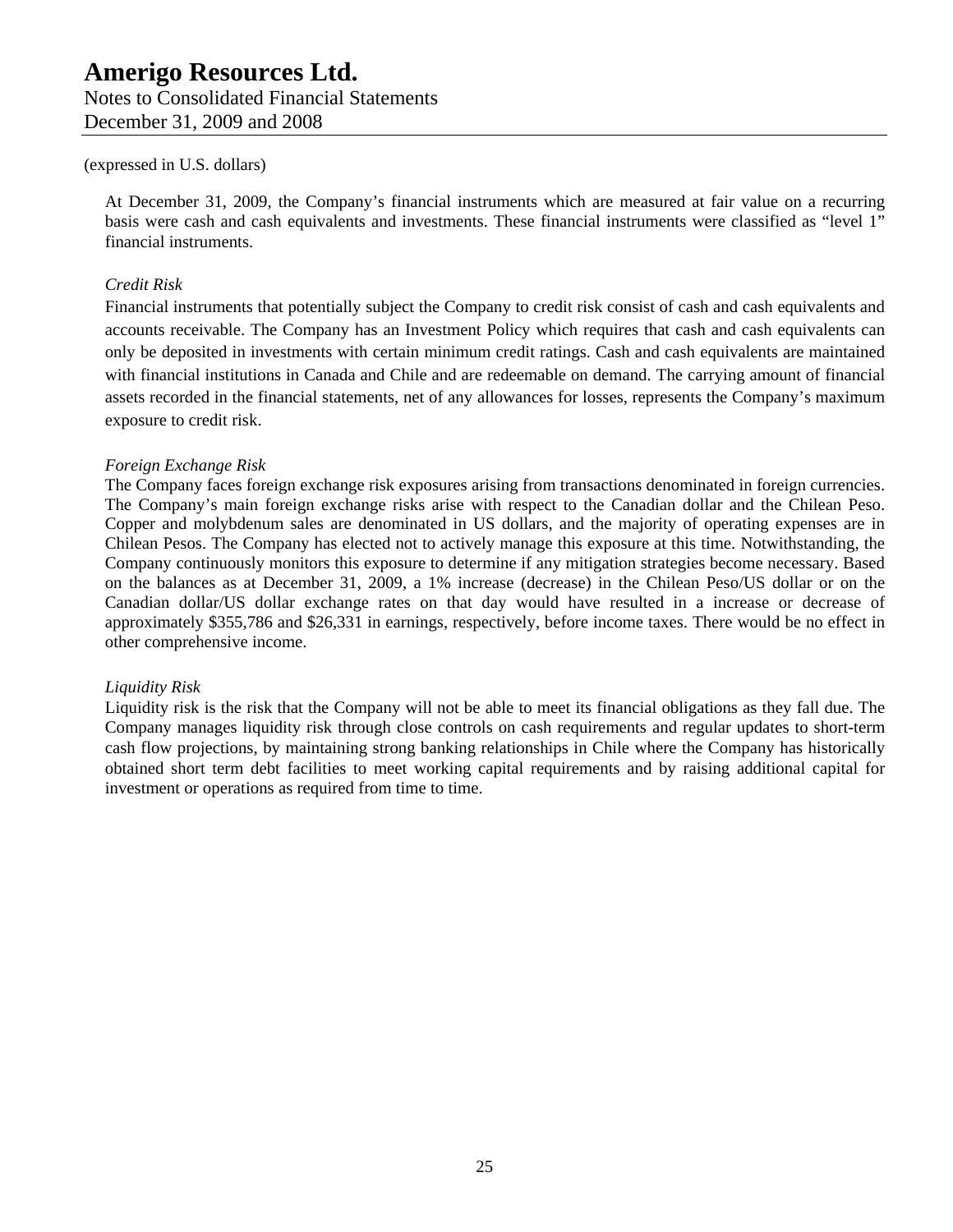## Notes to Consolidated Financial Statements December 31, 2009 and 2008

## (expressed in U.S. dollars)

As at December 31, 2009 the Company's liabilities fall due as indicated in the following table:

|                                          | <b>Less than</b><br>1 year | $1 - 3$<br>years | $4 - 5$<br>years         | <b>More</b><br>than 5<br>years | <b>Total</b> |
|------------------------------------------|----------------------------|------------------|--------------------------|--------------------------------|--------------|
|                                          | \$                         | \$               | \$                       | \$                             | \$           |
| Accounts payable and accrued liabilities | 9,999,369                  |                  |                          |                                | 9,999,369    |
| Enami loan                               | 6,636,468                  | 1,887,164        |                          |                                | 8,523,632    |
| El Teniente royalty payable              | 11,474,509                 |                  |                          |                                | 11,474,509   |
| <b>Bank loans</b>                        | 9,275,968                  | 3,450,996        |                          |                                | 12,726,964   |
| Due to non-controlling interests         | 65,741                     |                  |                          |                                | 65,741       |
| Other payables                           |                            |                  | $\overline{\phantom{a}}$ | 1,434,383                      | 1,434,383    |
| Asset retirement obligations             |                            |                  | $\overline{\phantom{a}}$ | 5,480,949                      | 5,480,949    |
| Future income tax                        |                            |                  | $\overline{\phantom{a}}$ | 9,292,881                      | 9,292,881    |
| Non-controlling interests                |                            |                  |                          | 1,000                          | 1,000        |
| Total                                    | 37,452,055                 | 5,338,160        | $\blacksquare$           | 16,209,213                     | 58,999,428   |

## *Commodity Price Risk*

The Company faces commodity price risk arising from changes to the market prices for copper and molybdenum from the time of delivery of concentrates to the time of final price settlement. The Company was partially protected against commodity price risk in 2009 (as described in Note 7).

## *Interest Rate Risk*

Included in the results of operations of the Company are interest income on US Dollar, Canadian Dollar and Chilean Peso cash and cash equivalents. The Company also has two outstanding short-term bank loans, a loan with Enami and a loan with El Teniente. The Company's interest rate risk mainly arises from the interest rate impact on its cash and cash equivalents and on loans outstanding. The interest rate risk is minimal as the Company's loans, with the exception of the Enami loan, are at fixed interest rates. The Company receives interest on cash and cash equivalents based on market interest rates. As at December 31, 2009, with other variables unchanged, a 1% change in Prime rates would have had a marginal impact on net earnings, and no effect on Other Comprehensive Income.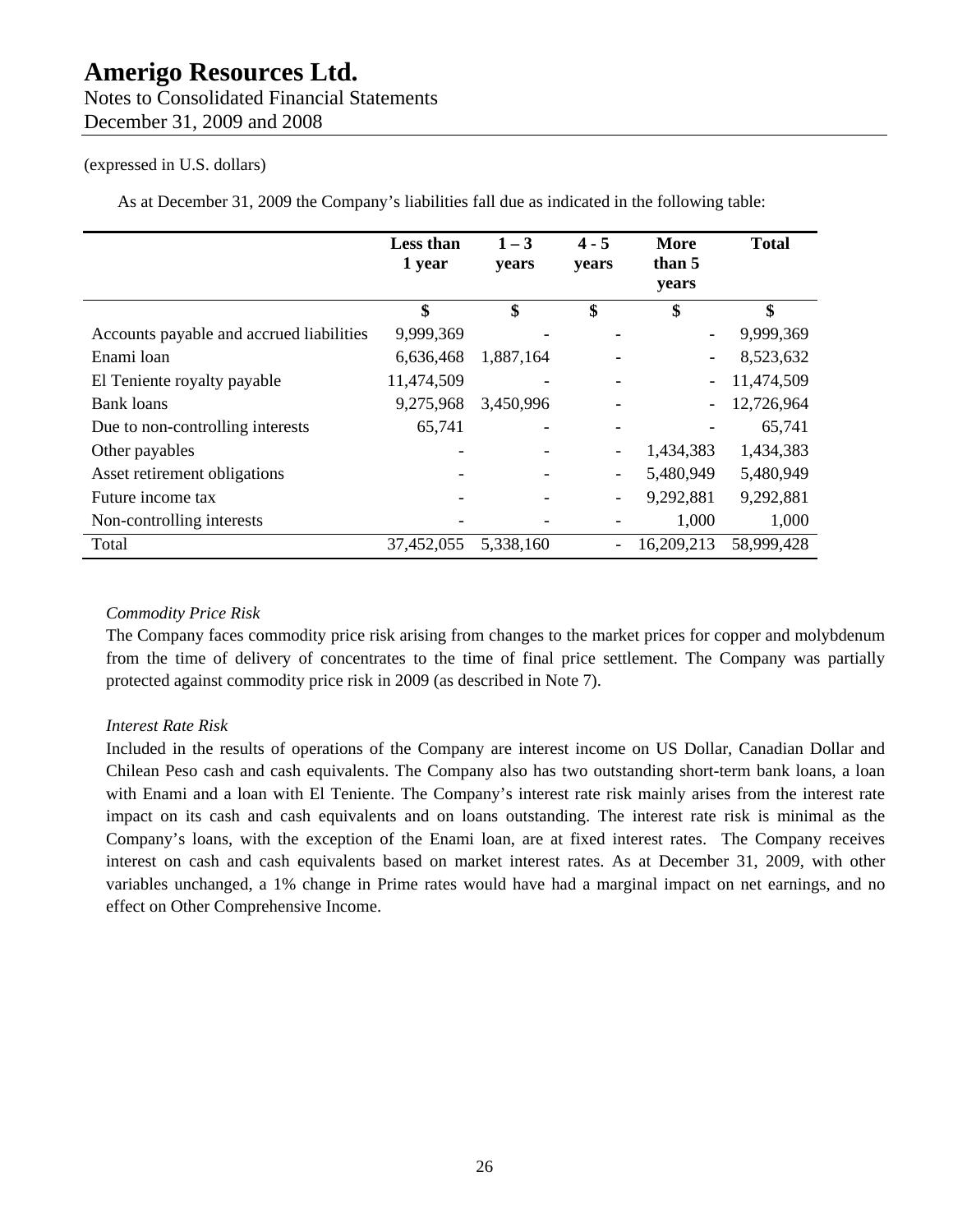## **17 Capital Risk Management**

The Company manages as capital its share capital, value assigned to stock options and warrants and retained earnings. The Company's objectives when managing capital are to safeguard its ability to continue as a going concern, to provide an adequate return on investment to its shareholders and to maintain a flexible capital structure which optimizes the cost of capital at acceptable risk.

In the year ended December 31, 2008 and as a result of the sharp decline in copper and molybdenum prices, the Company increased its traditionally low levels of short term debt to meet working capital requirements.

#### **18 Segmented Information**

As at December 31, 2009, 98% of the Company's assets were located in Chile and 2% in Canada. All of the Company's revenues and production costs arise from its Chilean operations. The Company's sales to one customer represent 94% of reported revenue, being the Company's copper sales to Enami in 2009.

## **19 Commitments**

MVC has certain commitments to sell copper concentrate to Enami in 2010. It also has certain commitments to sell molybdenum concentrate to Molymet on a yearly basis through 2010.

MVC entered into an agreement with its current power provider in order to guarantee power supply to MVC from Chile's central power grid. The agreement also provides MVC with the flexibility to switch from selfgeneration to grid supply and extends from January 1, 2009 to December 31, 2017, establishing minimum stand-by charges based on peak hour power supply calculations, currently estimated to be approximately \$170,000 per month for the period January 1, 2009 to December 31, 2012, and \$85,000 per month for the period January 1, 2013 to December 31, 2017.

Amerigo is obligated to pay basic and additional rent of approximately \$140,186 for its head office premises under a lease expiring on September 30, 2010.

#### **20 Guarantees**

As required by contract, MVC has provided Codelco with a guarantee in the form of letter of credit with Banco de Chile in the amount of UF 4,500 or approximately \$185,847 at December 31, 2009, renewed on January 26, 2010.

In connection with the Enami loan described in Note 7, MVC agreed to provide machinery and equipment collateral of approximately \$19.9 million.

In connection with one of the bank loans described in Note 9, MVC agreed to provide machinery and equipment collateral of approximately \$15.4 million.